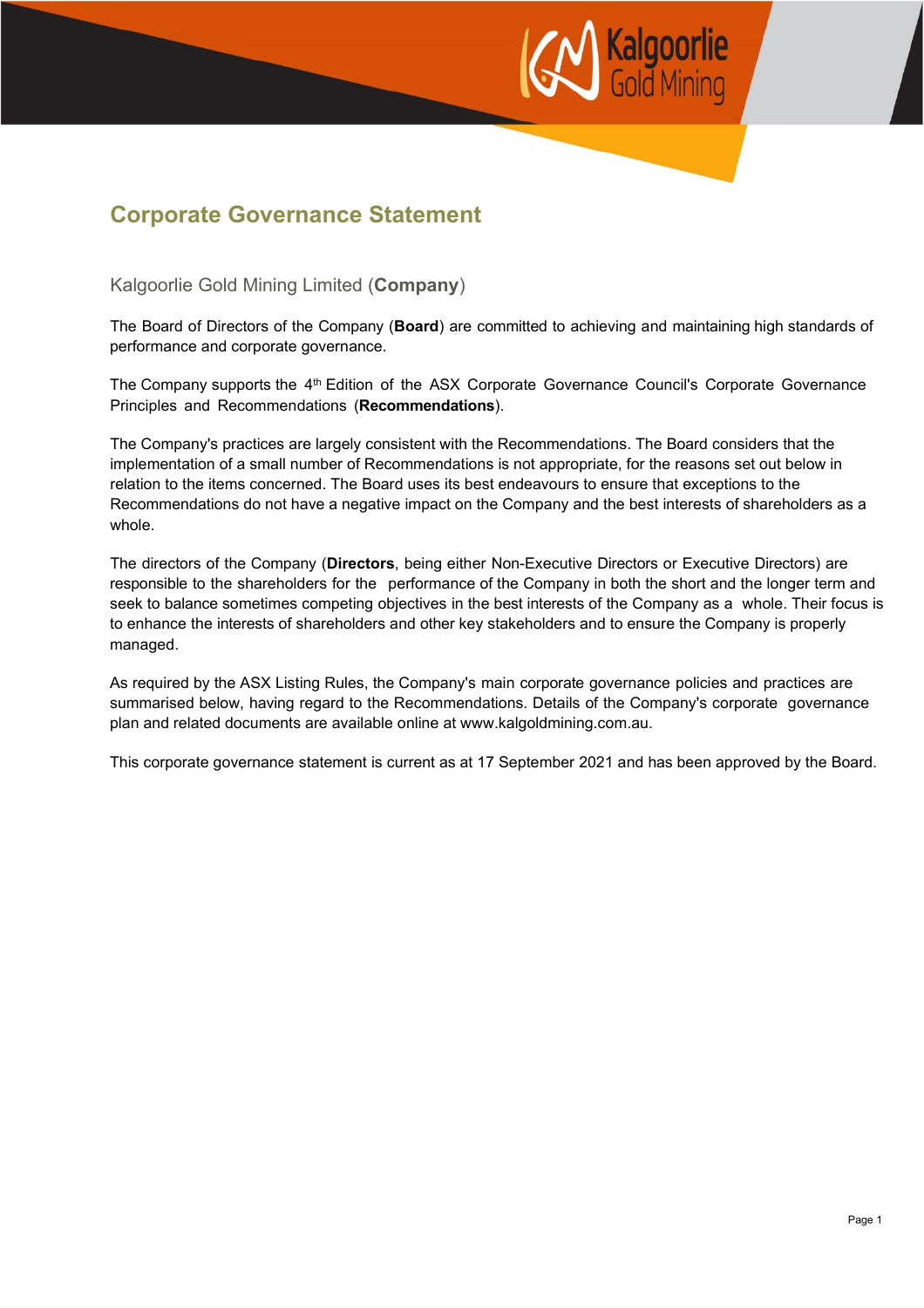

| <b>ASX Corporate Governance</b><br><b>Principle/Recommendation</b>                                                                                                                                                                                                                          | <b>Comply</b> | <b>Particulars of Compliance and If Not Why Not</b>                                                                                                                                                                                                                                                                                                                                                                                                                                                                                                                                                                                                                                                                                                                                                                                                                                                                                                                                                                                                                                                                                                                                                                                                                                                                                                                                                                                                                                  |  |  |
|---------------------------------------------------------------------------------------------------------------------------------------------------------------------------------------------------------------------------------------------------------------------------------------------|---------------|--------------------------------------------------------------------------------------------------------------------------------------------------------------------------------------------------------------------------------------------------------------------------------------------------------------------------------------------------------------------------------------------------------------------------------------------------------------------------------------------------------------------------------------------------------------------------------------------------------------------------------------------------------------------------------------------------------------------------------------------------------------------------------------------------------------------------------------------------------------------------------------------------------------------------------------------------------------------------------------------------------------------------------------------------------------------------------------------------------------------------------------------------------------------------------------------------------------------------------------------------------------------------------------------------------------------------------------------------------------------------------------------------------------------------------------------------------------------------------------|--|--|
| Principle 1 - Lay solid foundations for management and oversight                                                                                                                                                                                                                            |               |                                                                                                                                                                                                                                                                                                                                                                                                                                                                                                                                                                                                                                                                                                                                                                                                                                                                                                                                                                                                                                                                                                                                                                                                                                                                                                                                                                                                                                                                                      |  |  |
| <b>Recommendation 1.1</b><br>A listed entity should have and disclose a board charter<br>setting out:<br>the respective roles and responsibilities of its<br>(a)<br>board and management; and<br>those matters expressly reserved to the board<br>(b)<br>and those delegated to management. | <b>Yes</b>    | The Board has adopted a formal charter that details the functions and<br>responsibilities of the Board and management (Board Charter).<br>As provided for in the Board Charter, the Board is responsible for all matters<br>relating to the running of the Company, and more specifically, all matters<br>relating to the policies, practices, management and operations of the Company.<br>In addition to decisions requiring approval pursuant to the respective Committee<br>Charters, the following decisions must be approved by the Board:<br>(a)<br>Directors acquiring or selling shares of the Company;<br>issuing shares of the Company;<br>(b)<br>acquiring, selling or otherwise disposing of property in excess of the<br>(c)<br>amount set out in the Company's approval matrix;<br>(d)<br>founding, acquiring or selling subsidiaries of or any company within the<br>Company, participating in other companies, or dissolving or selling the<br>Company's participation in other companies (including project joint<br>ventures);<br>(e)<br>acquiring or selling patent rights, rights in registered trademarks,<br>licences or other intellectual property rights of the Company;<br>(f)<br>founding, dissolving or relocating branch offices or other offices, plants<br>and facilities;<br>starting new business activities, terminating existing business activities<br>(g)<br>or initiating major changes to the field of the Company's business<br>activities; |  |  |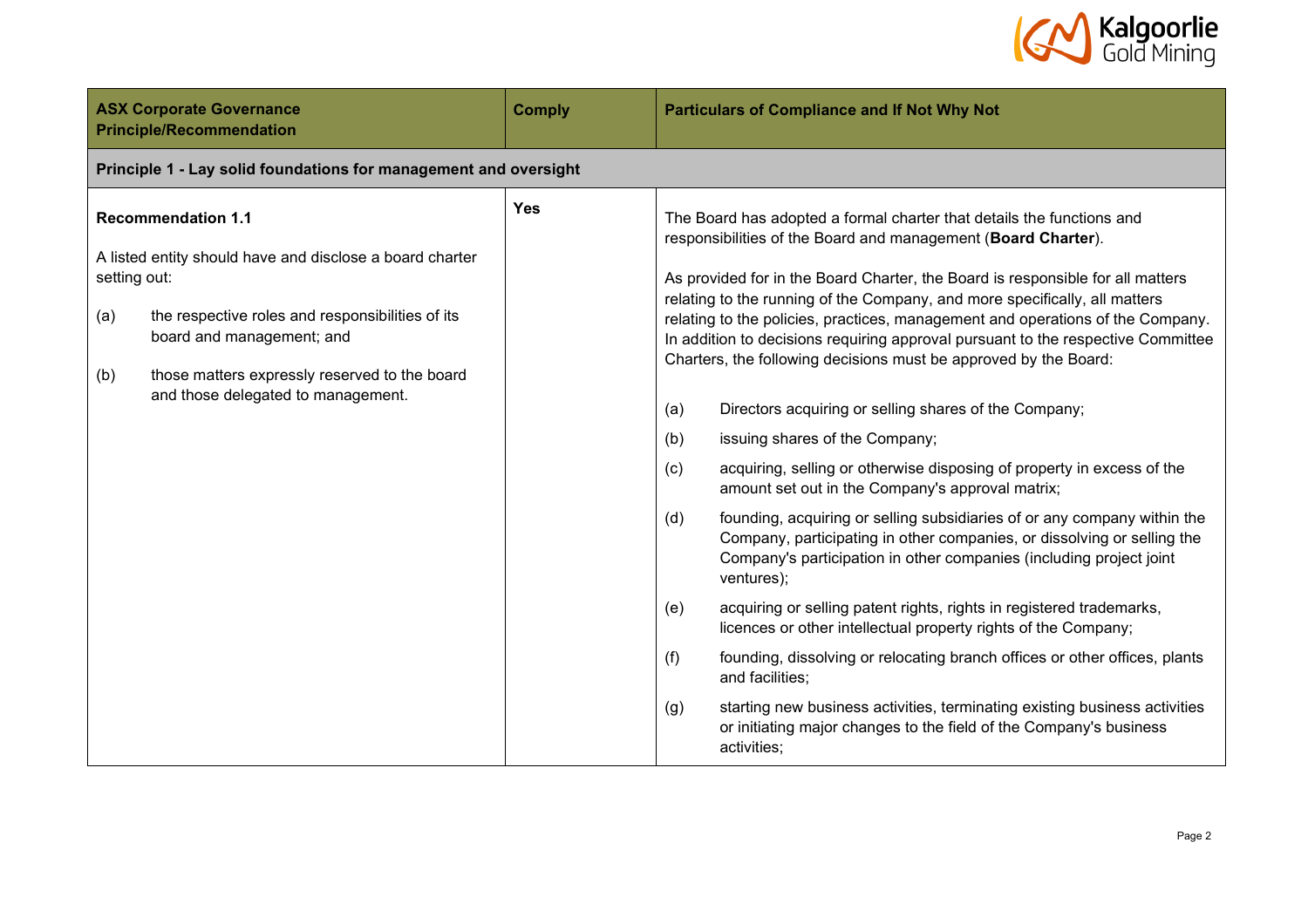

| <b>ASX Corporate Governance</b><br><b>Principle/Recommendation</b> | <b>Comply</b> | <b>Particulars of Compliance and If Not Why Not</b>                                                                                                                                                                                                                                                                                                                            |
|--------------------------------------------------------------------|---------------|--------------------------------------------------------------------------------------------------------------------------------------------------------------------------------------------------------------------------------------------------------------------------------------------------------------------------------------------------------------------------------|
|                                                                    |               | (h)<br>approving and/or altering the annual business plan (including financial<br>planning) for the Company or any part of the Company;                                                                                                                                                                                                                                        |
|                                                                    |               | (i)<br>taking or granting loans which exceed the amount set out in the<br>Company's approval matrix;                                                                                                                                                                                                                                                                           |
|                                                                    |               | (j)<br>granting securities of any type;                                                                                                                                                                                                                                                                                                                                        |
|                                                                    |               | (k)<br>granting loans to Company officers or employees and taking over<br>guarantees for the Company's officers and employees;                                                                                                                                                                                                                                                 |
|                                                                    |               | (1)<br>entering into agreements for recurring, voluntary or additional social<br>benefits, superannuation agreements or agreements for general wage<br>and salary increases;                                                                                                                                                                                                   |
|                                                                    |               | determining the total amount of bonuses and gratuities for Company<br>(m)<br>officers and employees;                                                                                                                                                                                                                                                                           |
|                                                                    |               | determining the appointment, termination, prolongation of employment<br>(n)<br>or amendment to conditions of employment of members of the Board;<br>and                                                                                                                                                                                                                        |
|                                                                    |               | granting or revoking a power of attorney or limited authority to sign<br>(o)<br>and/or act on behalf of the Company.                                                                                                                                                                                                                                                           |
|                                                                    |               | The detail of some board functions will be handled through Board Committees<br>as and when the size and scale of operations requires such Committees.<br>However, the Board as a whole is responsible for determining the extent of the<br>powers residing in each Committee and is ultimately responsible for accepting,<br>modifying or rejecting Committee recommendations. |
|                                                                    |               | The CEO (as a delegate of the Board) is responsible for the effective leadership<br>and day-to-day operations and administration of the Company.<br>The responsibilities of the Board as a whole, the Chair, individual Directors and<br>the functions delegated to Senior Management are set out in more detail in Part                                                       |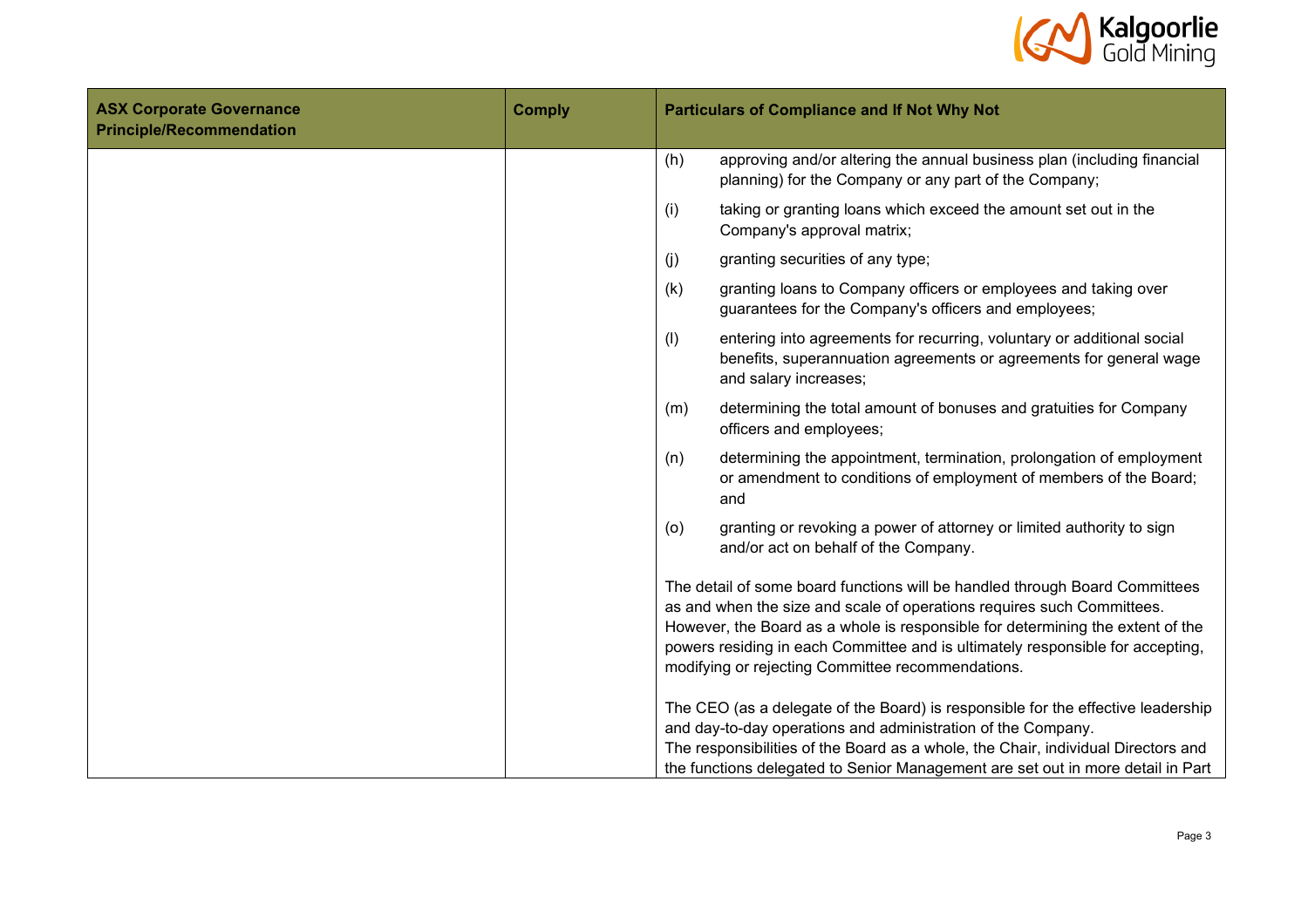

| <b>ASX Corporate Governance</b><br><b>Principle/Recommendation</b> |                                                                                                                                                                                                                                                                                                                                                                       | <b>Comply</b> | <b>Particulars of Compliance and If Not Why Not</b>                                                                                                                                                                                                                                                                                                                                                                                                                                                                                                                                                                                                                                                                                                                                                                                                                                                                                                                                                                                                                                                                                                          |  |  |
|--------------------------------------------------------------------|-----------------------------------------------------------------------------------------------------------------------------------------------------------------------------------------------------------------------------------------------------------------------------------------------------------------------------------------------------------------------|---------------|--------------------------------------------------------------------------------------------------------------------------------------------------------------------------------------------------------------------------------------------------------------------------------------------------------------------------------------------------------------------------------------------------------------------------------------------------------------------------------------------------------------------------------------------------------------------------------------------------------------------------------------------------------------------------------------------------------------------------------------------------------------------------------------------------------------------------------------------------------------------------------------------------------------------------------------------------------------------------------------------------------------------------------------------------------------------------------------------------------------------------------------------------------------|--|--|
|                                                                    |                                                                                                                                                                                                                                                                                                                                                                       |               | A of the Company's Board Charter, which is available on the Corporate<br>Governance page of the Company's website.                                                                                                                                                                                                                                                                                                                                                                                                                                                                                                                                                                                                                                                                                                                                                                                                                                                                                                                                                                                                                                           |  |  |
| (a)<br>(b)                                                         | <b>Recommendation 1.2</b><br>A listed entity should:<br>undertake appropriate checks before appointing a<br>director or senior executive or putting someone<br>forward for election as a director; and<br>provide security holders with all material<br>information in its possession relevant to a<br>decision on whether or not to elect or re-elect a<br>director. | <b>Yes</b>    | The Board will consider nominations for appointment or election of Directors that<br>may arise from time to time, having regard to the skills and experience required<br>by the Company and procedures outlined in the Company's constitution and the<br>Corporations Act 2001 (Cth).<br>The Company undertakes appropriate checks before appointing a person, or<br>putting forward to shareholders a candidate for election, as a Director.<br>Candidates are assessed through interviews, meetings and background and<br>reference checks (which may be conducted both by external consultants and by<br>Directors) as appropriate.<br>The Company gives shareholders all material information in its possession<br>relevant to the decision whether or not to elect or re-elect a Director, either in<br>the notice of meeting and explanatory statement for the relevant meeting of<br>shareholders which addresses the election or re-election of the Director, or by<br>including in the notice a clear reference to the location on the Company's<br>website, Annual Report or other document lodged with ASX where the<br>information can be found. |  |  |
|                                                                    | <b>Recommendation 1.3</b><br>A listed entity should have a written agreement with each<br>director and senior executive setting out the terms of their<br>appointment.                                                                                                                                                                                                | <b>Yes</b>    | Under Part A clause 2.4 of the Board Charter, the Company must have a written<br>agreement with each Director and senior executive setting out the terms of their<br>appointment.<br>Each Non-Executive Director receives a letter formalising their appointment and<br>outlining the material terms of their appointment. The Non-Executive Directors of<br>the Company have not been appointed for a fixed term. Each Non-Executive<br>Director has signed a letter of appointment.                                                                                                                                                                                                                                                                                                                                                                                                                                                                                                                                                                                                                                                                        |  |  |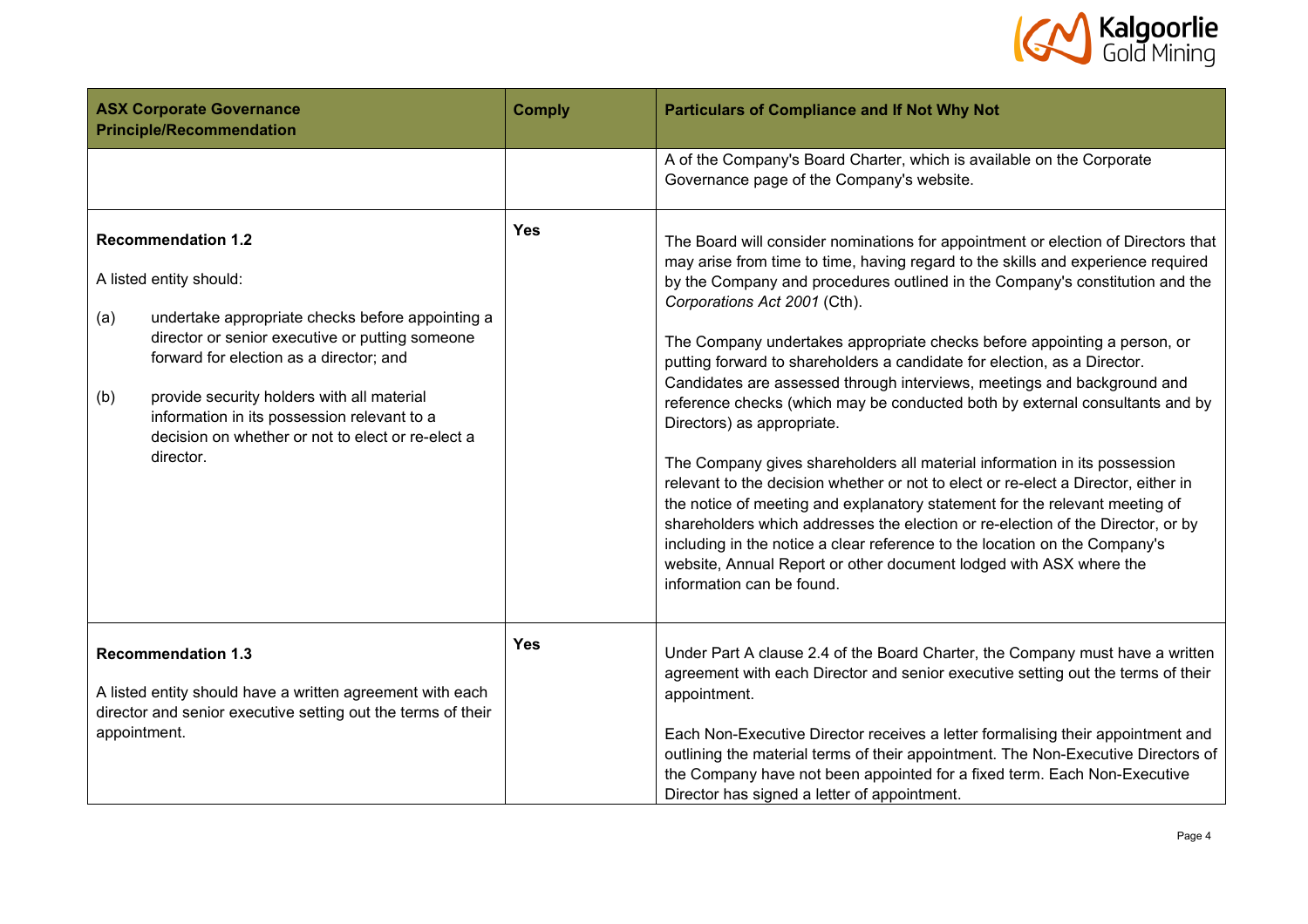

|                                                                                                                                                                                                            | <b>ASX Corporate Governance</b><br><b>Principle/Recommendation</b>                                                                                                                                                                                                                                  | <b>Comply</b> | <b>Particulars of Compliance and If Not Why Not</b>                                                                                                                                                                                                                                                                                                                                                                                                                                          |  |  |  |
|------------------------------------------------------------------------------------------------------------------------------------------------------------------------------------------------------------|-----------------------------------------------------------------------------------------------------------------------------------------------------------------------------------------------------------------------------------------------------------------------------------------------------|---------------|----------------------------------------------------------------------------------------------------------------------------------------------------------------------------------------------------------------------------------------------------------------------------------------------------------------------------------------------------------------------------------------------------------------------------------------------------------------------------------------------|--|--|--|
|                                                                                                                                                                                                            |                                                                                                                                                                                                                                                                                                     |               | Each Executive Director and each senior executive have signed an executive<br>service agreement setting out their duties, obligations and remuneration.<br>The Company Secretary has entered into a consultancy agreement with the<br>Company setting out their role, responsibilities and remuneration.                                                                                                                                                                                     |  |  |  |
| <b>Recommendation 1.4</b><br>The company secretary of a listed entity should be<br>accountable directly to the board, through the chair, on all<br>matters to do with the proper functioning of the board. |                                                                                                                                                                                                                                                                                                     | <b>Yes</b>    | As set out in Part A clause 5 of the Board Charter, the Company Secretary is<br>accountable to the Board, through the Chair, on all governance matters and<br>reports directly to the Chair as the representative of the Board. The Company<br>Secretary has primary responsibility for ensuring that the Board processes and<br>procedures run efficiently and effectively. The Company Secretary is Graeme<br>Smith (appointed 18 August 2021), who is suitably qualified and experienced. |  |  |  |
| <b>Recommendation 1.5</b><br>A listed entity should:<br>have and disclose a diversity policy;<br>(a)                                                                                                       |                                                                                                                                                                                                                                                                                                     | <b>Yes</b>    | The Company recognises the positive advantages of a diverse workplace and is<br>committed to:<br>creating a working environment conducive to the appointment of well-<br>(a)<br>qualified employees, Senior Management and Board candidates; and                                                                                                                                                                                                                                             |  |  |  |
| (b)<br>(c)                                                                                                                                                                                                 | through its board or a committee of the board, set<br>measurable objectives for achieving gender<br>diversity in the composition of its board, senior<br>executives and workforce generally; and<br>disclose in relation to each reporting period:<br>(i)<br>the measurable objectives set for that |               | identifying ways to promote a corporate culture which embraces<br>(b)<br>diversity.<br>The Board has adopted a diversity policy, but due its size and stage of<br>development does not disclose at the end of each reporting period, the<br>measurable objectives for achieving gender diversity set by the board or a<br>relevant committee of the board is in accordance with the entity's diversity policy<br>and its progress.                                                           |  |  |  |
|                                                                                                                                                                                                            | period to achieve gender diversity;                                                                                                                                                                                                                                                                 |               | The Board monitors the extent to which the level of diversity within the Company<br>is appropriate on an ongoing basis and periodically considers measure to                                                                                                                                                                                                                                                                                                                                 |  |  |  |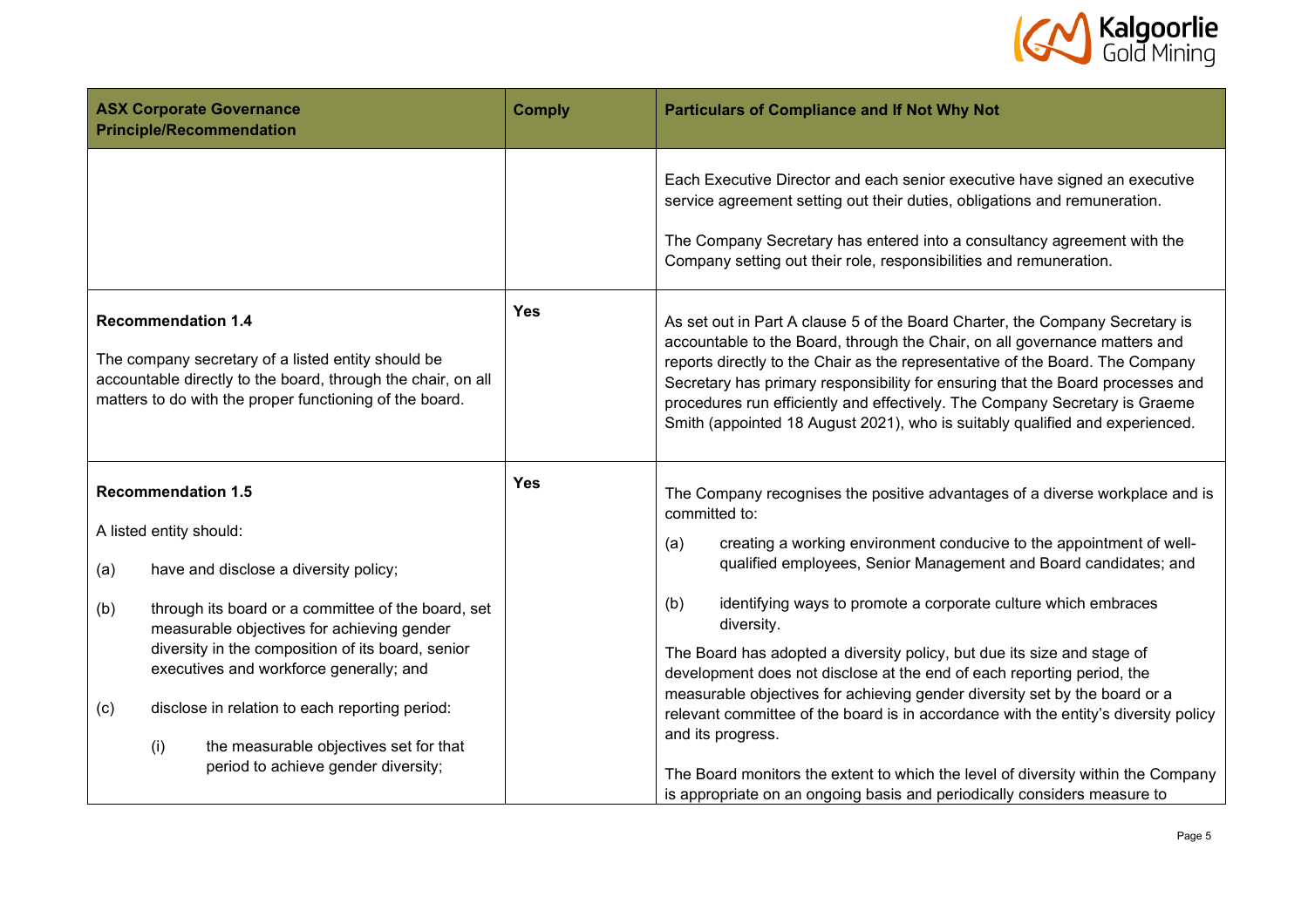

| <b>ASX Corporate Governance</b><br><b>Principle/Recommendation</b> |       | <b>Comply</b> | <b>Particulars of Compliance and If Not Why Not</b>                                                                                                                                                                                                                                                                                                                                                                           |  |                                                                                                                                                                                                                                                                                                                         |
|--------------------------------------------------------------------|-------|---------------|-------------------------------------------------------------------------------------------------------------------------------------------------------------------------------------------------------------------------------------------------------------------------------------------------------------------------------------------------------------------------------------------------------------------------------|--|-------------------------------------------------------------------------------------------------------------------------------------------------------------------------------------------------------------------------------------------------------------------------------------------------------------------------|
|                                                                    | (ii)  |               | the entity's progress towards achieving<br>those objectives; and                                                                                                                                                                                                                                                                                                                                                              |  | improve it. The Board will further consider the establishment of objectives for<br>achieving gender diversity as the Company develops and its circumstances<br>change.                                                                                                                                                  |
|                                                                    | (iii) | either:       |                                                                                                                                                                                                                                                                                                                                                                                                                               |  |                                                                                                                                                                                                                                                                                                                         |
|                                                                    |       | (A)<br>(B)    | the respective proportions of men<br>and women on the board, in<br>senior executive positions and<br>across the whole workforce<br>(including how the entity has<br>defined "senior executive" for<br>these purposes); or<br>if the entity is a "relevant<br>employer" under the Workplace<br>Gender Equality Act, the entity's<br>most recent "Gender Equality<br>Indicators", as defined in and<br>published under the Act. |  |                                                                                                                                                                                                                                                                                                                         |
| <b>Recommendation 1.6</b><br>A listed entity should:               |       | <b>Yes</b>    | The Charters of the Company's Board and Remuneration and Nomination<br>Committee outline the processes to be used for evaluating the<br>performance of, and the development and improvement of, the Board, its<br>committees, and its individual Directors.                                                                                                                                                                   |  |                                                                                                                                                                                                                                                                                                                         |
| (a)                                                                |       |               | have and disclose a process for periodically<br>evaluating the performance of the board, its<br>committees and individual directors; and<br>disclose for each reporting period whether a                                                                                                                                                                                                                                      |  | The Board regularly monitors its performance and the performance of the<br>Directors and Board committees throughout the year. This may occur through<br>an internal review led by the Chair, or be performed with the assistance of<br>external advisers as considered appropriate. The Chair also speaks to Directors |
| (b)                                                                |       |               | performance evaluation has been undertaken in                                                                                                                                                                                                                                                                                                                                                                                 |  | individually regarding their role and performance as a Director.<br>Generally, evaluations are conducted initially by the Chair via questionnaires<br>and/or interviews covering matters such as each Director's individual                                                                                             |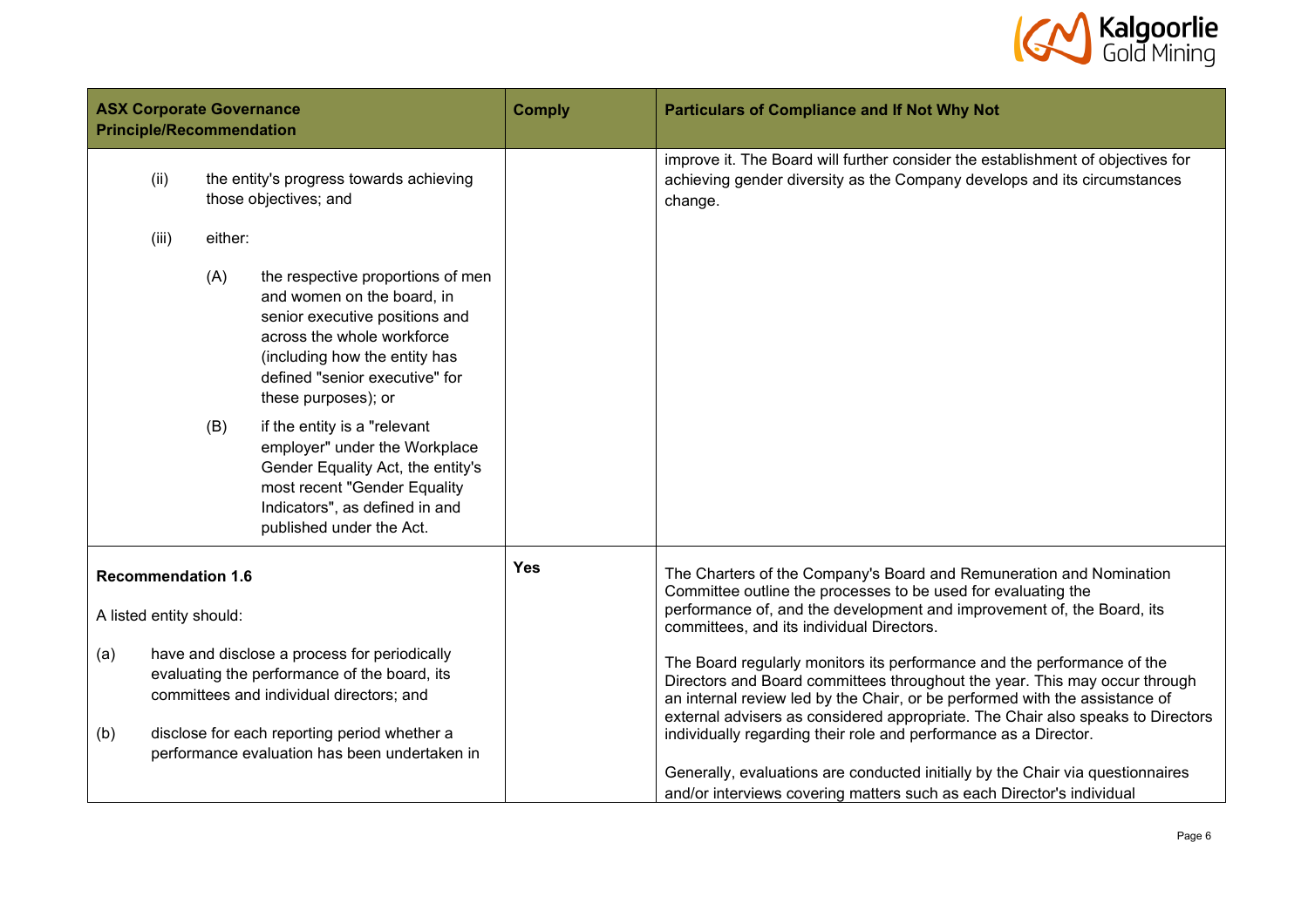

|     | <b>ASX Corporate Governance</b><br><b>Principle/Recommendation</b>                                                                                                    | <b>Comply</b> | <b>Particulars of Compliance and If Not Why Not</b>                                                                                                                                                                                                                          |
|-----|-----------------------------------------------------------------------------------------------------------------------------------------------------------------------|---------------|------------------------------------------------------------------------------------------------------------------------------------------------------------------------------------------------------------------------------------------------------------------------------|
|     | accordance with that process during or in respect<br>of that period.                                                                                                  |               | contribution, Board and committee performance and the functioning of the Board<br>and committee processes. The overall outcomes are discussed by the Board<br>with measures taken to improve the effectiveness and efficiency of the Board<br>and committees as appropriate. |
|     |                                                                                                                                                                       |               | No performance evaluation review with respect to the Board, its committees or<br>the individual Directors was undertaken during the year.                                                                                                                                    |
|     | <b>Recommendation 1.7</b>                                                                                                                                             | <b>No</b>     | The Company recognises that Recommendation 1.7 of the Recommendations                                                                                                                                                                                                        |
|     | A listed entity should:                                                                                                                                               |               | suggests the establishment of a process for evaluating the performance of<br>senior executives. However, there is only one senior executive at this point in<br>time, who nis also a director and therefore covered under the Performance                                    |
| (a) | have and disclose a process for evaluating the<br>performance of its senior executives at least once<br>every reporting period; and                                   |               | Evaluation Policy which evaluates Board performance<br>The Board as a whole reviews the size, structure and composition of the Board                                                                                                                                         |
| (b) | disclose for each reporting period whether a<br>performance evaluation has been undertaken in<br>accordance with that process during or in respect<br>of that period. |               | including competencies and diversity, in addition to reviewing Board succession<br>plans and continuing development.                                                                                                                                                         |
|     | Principle 2 - Structure the board to be effective and add value                                                                                                       |               |                                                                                                                                                                                                                                                                              |
|     | <b>Recommendation 2.1</b>                                                                                                                                             | <b>Yes</b>    | The Nomination Committee is joined with the Remuneration Committee                                                                                                                                                                                                           |
|     | The Board of a listed entity should:                                                                                                                                  |               | The Board as a whole reviews the size, structure and composition of the Board<br>including competencies and diversity, in addition to reviewing Board succession                                                                                                             |
| (a) | have a nomination committee which:                                                                                                                                    |               | plans and continuing development.                                                                                                                                                                                                                                            |
|     | has at least three members, a majority of<br>(i)<br>whom are independent directors; and                                                                               |               |                                                                                                                                                                                                                                                                              |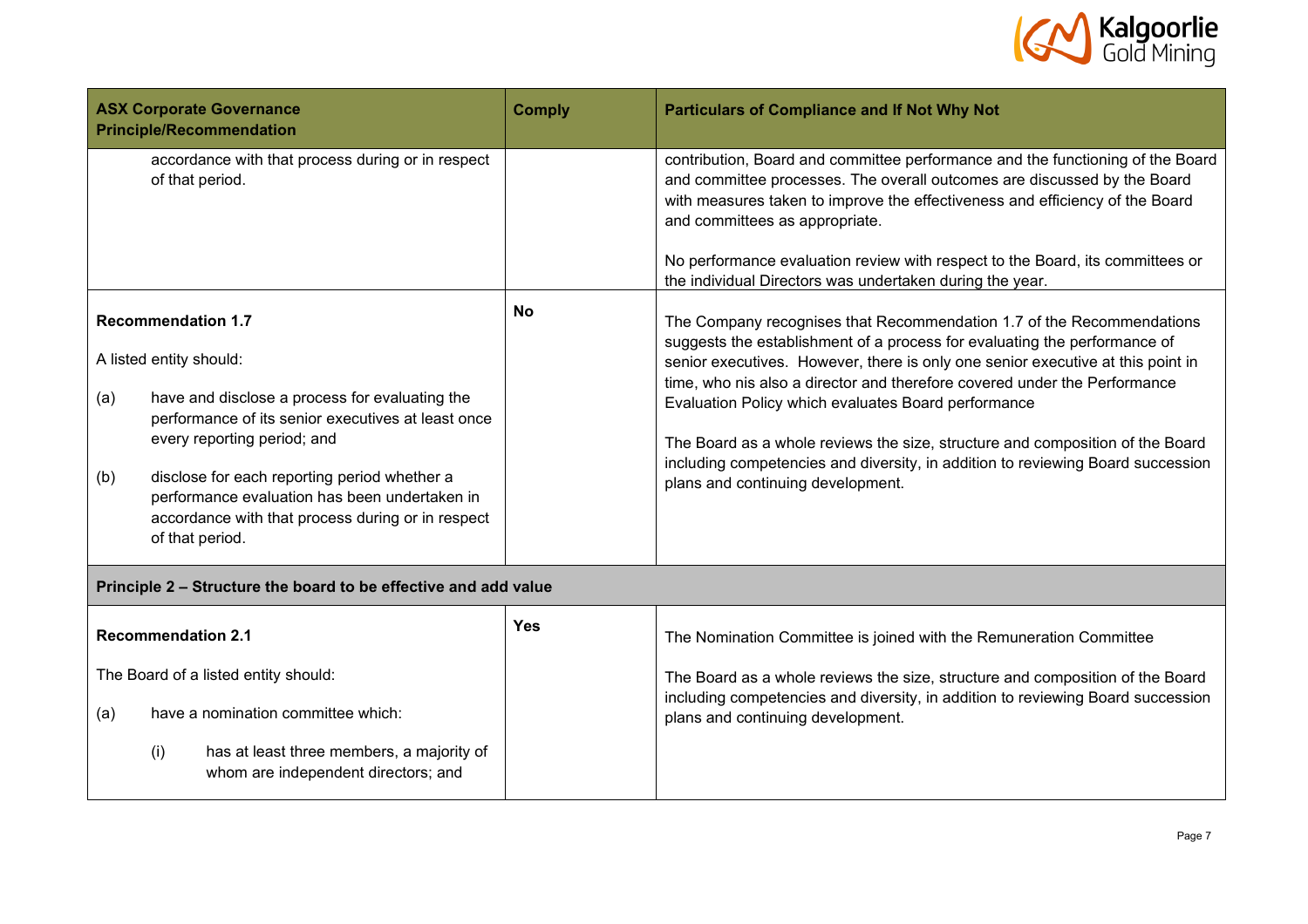

| <b>ASX Corporate Governance</b><br><b>Principle/Recommendation</b> |             |                                                                                                                                                                                                                                                                                                                                                                                                                                                                                                                                      | <b>Comply</b> | <b>Particulars of Compliance and If Not Why Not</b>                                                                                                                                                                                                                                                                                                                                                                                                                                                                                                                                                                                                     |
|--------------------------------------------------------------------|-------------|--------------------------------------------------------------------------------------------------------------------------------------------------------------------------------------------------------------------------------------------------------------------------------------------------------------------------------------------------------------------------------------------------------------------------------------------------------------------------------------------------------------------------------------|---------------|---------------------------------------------------------------------------------------------------------------------------------------------------------------------------------------------------------------------------------------------------------------------------------------------------------------------------------------------------------------------------------------------------------------------------------------------------------------------------------------------------------------------------------------------------------------------------------------------------------------------------------------------------------|
|                                                                    | (ii)        | is chaired by an independent director,                                                                                                                                                                                                                                                                                                                                                                                                                                                                                               |               |                                                                                                                                                                                                                                                                                                                                                                                                                                                                                                                                                                                                                                                         |
|                                                                    |             | and disclose:                                                                                                                                                                                                                                                                                                                                                                                                                                                                                                                        |               |                                                                                                                                                                                                                                                                                                                                                                                                                                                                                                                                                                                                                                                         |
|                                                                    | (iii)       | the charter of the committee;                                                                                                                                                                                                                                                                                                                                                                                                                                                                                                        |               |                                                                                                                                                                                                                                                                                                                                                                                                                                                                                                                                                                                                                                                         |
|                                                                    | (iv)        | the members of the committee; and                                                                                                                                                                                                                                                                                                                                                                                                                                                                                                    |               |                                                                                                                                                                                                                                                                                                                                                                                                                                                                                                                                                                                                                                                         |
| (b)                                                                | (v)         | as at the end of each reporting period, the<br>number of times the committee met<br>throughout the period and the individual<br>attendances of the members at those<br>meetings; or<br>if it does not have a nomination committee,<br>disclose that fact and the processes it employs to<br>address board succession issues and to ensure<br>that the board has the appropriate balance of<br>skills, knowledge, experience, independence and<br>diversity to enable it to discharge its duties and<br>responsibilities effectively. |               |                                                                                                                                                                                                                                                                                                                                                                                                                                                                                                                                                                                                                                                         |
|                                                                    | membership. | <b>Recommendation 2.2</b><br>A listed entity should have and disclose a board skills<br>matrix setting out the mix of skills and diversity that the<br>board currently has or is looking to achieve in its                                                                                                                                                                                                                                                                                                                           | <b>Yes</b>    | The Board is structured to facilitate the effective discharge of its duties and to<br>add value through its deliberations. It seeks to achieve a Board composition with<br>a balance of diverse attributes relevant to the Company's operations and<br>markets, including skills sets, background, gender, geography and industry<br>experience. In addition to those general skills expected for Board membership,<br>the following skills have also been identified as being necessary such as<br>operational management, exploration and geology,, project delivery, finance,<br>corporate governance, equity capital markets, legal, and commercial |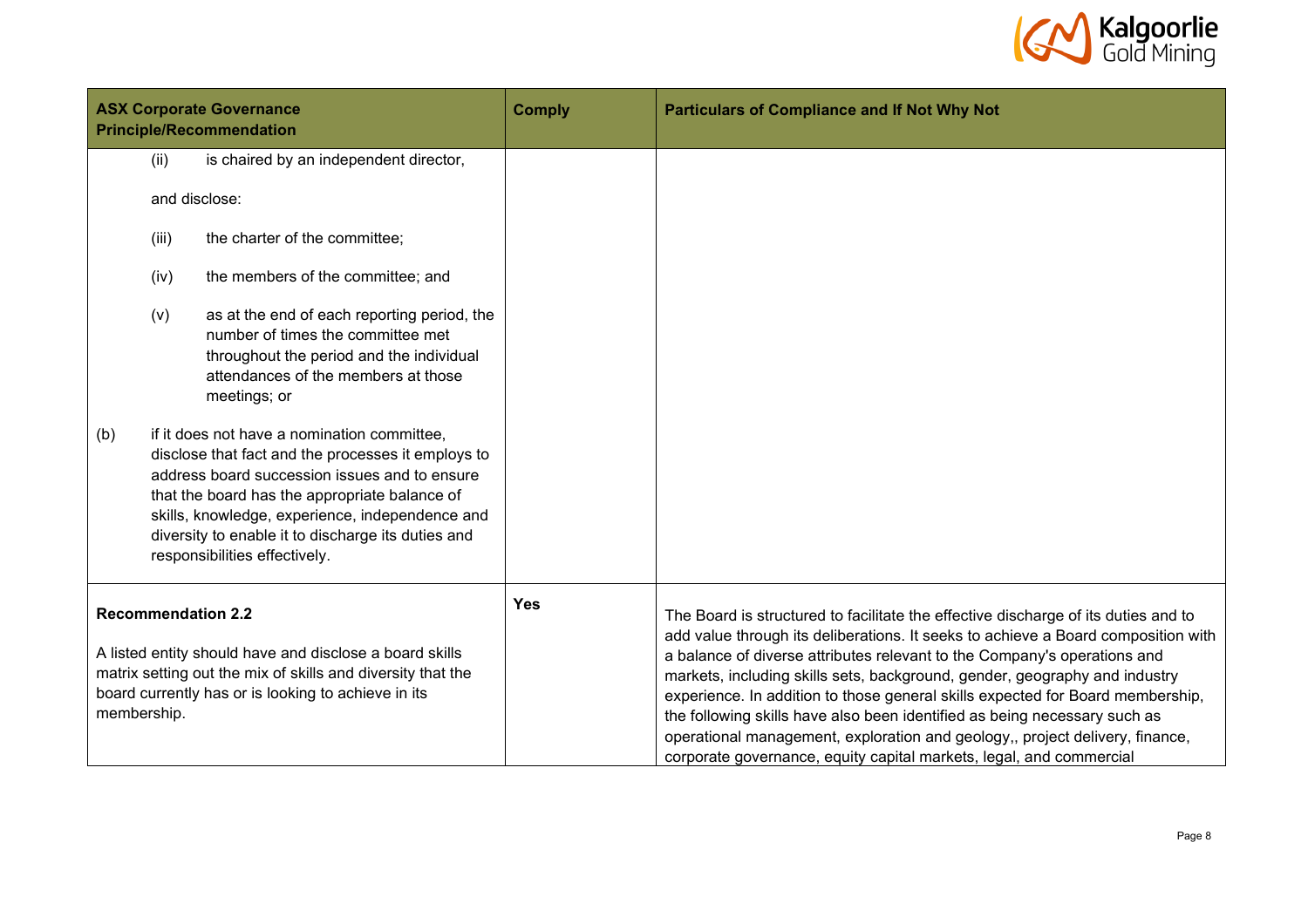

|     | <b>ASX Corporate Governance</b><br><b>Principle/Recommendation</b>                                                                                                                                                                                                                                       | <b>Comply</b>   | <b>Particulars of Compliance and If Not Why Not</b>                                                                                                                                                                                                                                                                        |            |              |                |
|-----|----------------------------------------------------------------------------------------------------------------------------------------------------------------------------------------------------------------------------------------------------------------------------------------------------------|-----------------|----------------------------------------------------------------------------------------------------------------------------------------------------------------------------------------------------------------------------------------------------------------------------------------------------------------------------|------------|--------------|----------------|
|     |                                                                                                                                                                                                                                                                                                          |                 | negotiations. The Board is comfortable with the skills matrix represented by the<br>current Board.                                                                                                                                                                                                                         |            |              |                |
|     | <b>Recommendation 2.3</b>                                                                                                                                                                                                                                                                                | <b>Yes</b>      | As at * September 2021, the Board consisted of:                                                                                                                                                                                                                                                                            |            |              |                |
|     | A listed entity should disclose:                                                                                                                                                                                                                                                                         |                 | <b>Name</b>                                                                                                                                                                                                                                                                                                                | Role       | Independent? | Date appointed |
| (a) | the names of the directors considered by the                                                                                                                                                                                                                                                             |                 | Pauline Gately                                                                                                                                                                                                                                                                                                             | Chair      | Yes          | 23/08/2021     |
|     | board to be independent directors;                                                                                                                                                                                                                                                                       |                 | <b>Matt Painter</b>                                                                                                                                                                                                                                                                                                        | <b>MD</b>  | No           | 23/07/2021     |
|     | if a director has an interest, position or                                                                                                                                                                                                                                                               |                 | Carmel McKenzie                                                                                                                                                                                                                                                                                                            | <b>NED</b> | Yes          | 23/07/2021     |
| (b) | relationship of the type described in Box 2.3                                                                                                                                                                                                                                                            |                 | Andrew Penkethman                                                                                                                                                                                                                                                                                                          | <b>NED</b> | <b>No</b>    | 05/11/2020     |
|     | (Factors relevant to assessing the independence<br>of a director) but the board is of the opinion that it<br>does not compromise the independence of the<br>director, the nature of the interest, position or<br>relationship in question and an explanation of why<br>the board is of that opinion; and |                 | Ms Gately and Ms McKenzie are regarded as independent Non-Executive<br>Directors.<br>Dr Painter is not considered independent on the basis that he is an employee of<br>the Company.<br>Mr Penkethman is not considered independent as he is an employee of the<br>parent Company.                                         |            |              |                |
| (c) | the length of service of each director.                                                                                                                                                                                                                                                                  |                 | The REM Committee assesses the independence of Directors annually, or more<br>frequently if circumstances require.                                                                                                                                                                                                         |            |              |                |
|     | <b>Recommendation 2.4</b>                                                                                                                                                                                                                                                                                | Partially (50%) | The Board is not comprised of a majority of independent directors.                                                                                                                                                                                                                                                         |            |              |                |
|     | A majority of the board of a listed entity should be<br>independent directors.                                                                                                                                                                                                                           |                 | While the Company does not have a majority of Independent Directors, the<br>Board considers that given the size and scope of the Company's operations, it<br>has the relevant experience in the exploration and mining industry and is<br>appropriately structured to discharge its duties in a manner that is in the best |            |              |                |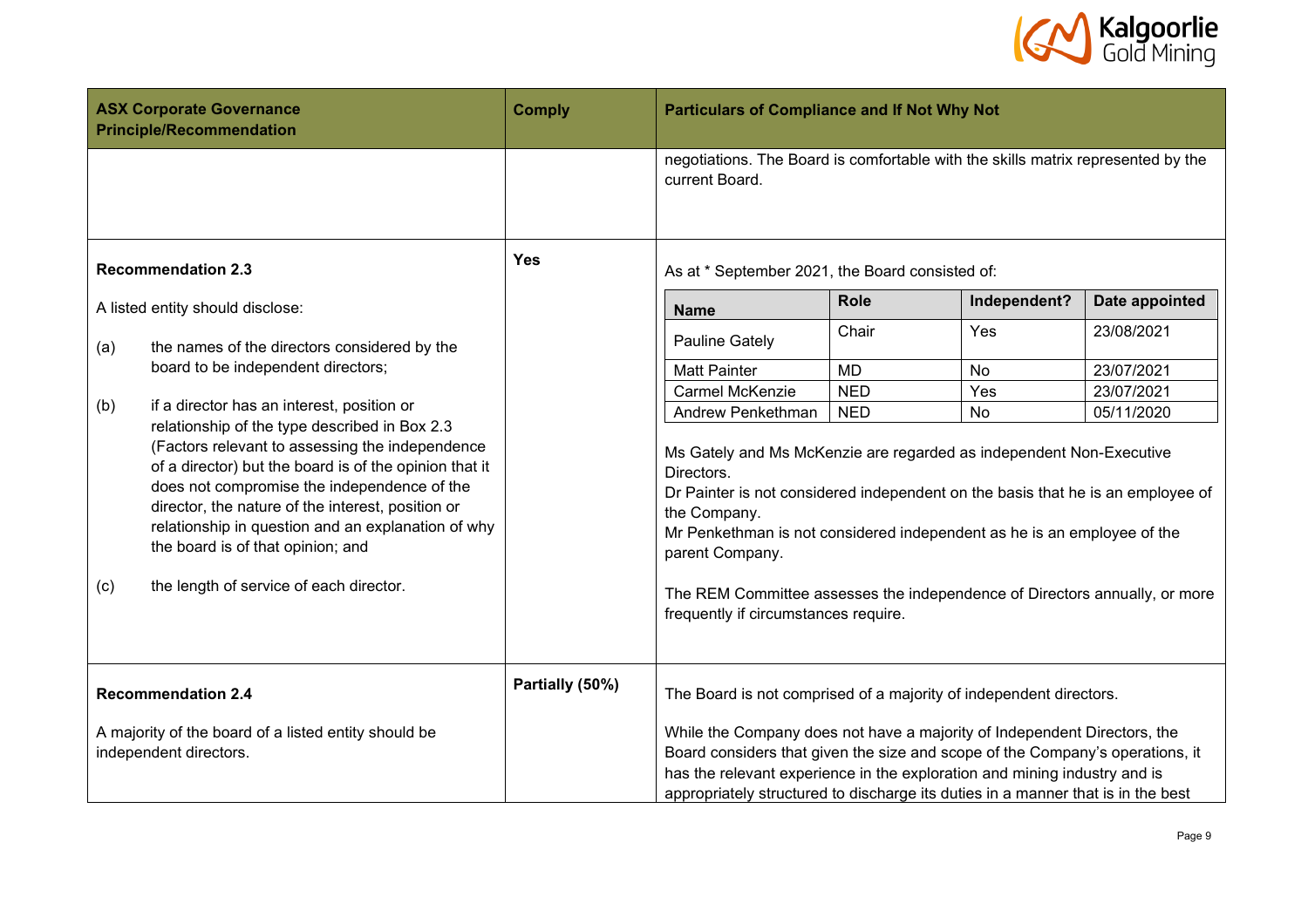

| <b>ASX Corporate Governance</b><br><b>Principle/Recommendation</b>                                                                                                                                                                                                                                                         | <b>Comply</b> | <b>Particulars of Compliance and If Not Why Not</b>                                                                                                                                                                                                                                                                                                                                                                                                                                                                                                                                                                         |
|----------------------------------------------------------------------------------------------------------------------------------------------------------------------------------------------------------------------------------------------------------------------------------------------------------------------------|---------------|-----------------------------------------------------------------------------------------------------------------------------------------------------------------------------------------------------------------------------------------------------------------------------------------------------------------------------------------------------------------------------------------------------------------------------------------------------------------------------------------------------------------------------------------------------------------------------------------------------------------------------|
|                                                                                                                                                                                                                                                                                                                            |               | interests of the Company and its shareholders from both a long-term strategic<br>and operational perspective.                                                                                                                                                                                                                                                                                                                                                                                                                                                                                                               |
| <b>Recommendation 2.5</b><br>The chair of the board of a listed entity should be an<br>independent director and, in particular, should not be the<br>same person as the CEO of the entity.                                                                                                                                 | <b>Yes</b>    | The roles of Chair of the Board and Managing Director/CEO are separate and<br>distinct. Ms Paulinje Gately is the Non-Executive Chair of the Company and Dr<br>Matt Painter is the CEO.<br>A copy of the definition of independence adopted by the Company is annexed to<br>the Company's Board Charter at Annexure A, available on the Company's<br>"Corporate Governance" page of the Company's website.                                                                                                                                                                                                                  |
| <b>Recommendation 2.6</b><br>A listed entity should have a program for inducting new<br>directors and for periodically reviewing whether there is a<br>need for existing directors to undertake professional<br>development to maintain the skills and knowledge needed<br>to perform their role as directors effectively. | <b>Yes</b>    | It is the policy of the Board to ensure that the Directors and Senior Management<br>of the Company are equipped with the knowledge and information they need to<br>discharge their responsibilities effectively and that individual and collective<br>performance is regularly and fairly reviewed.<br>As referred to in Part D of the Board Charter, new directors go through an<br>induction process which includes meeting with key executives, tours of the<br>premises, an induction package and presentations. The Company also expects<br>all Directors and the CEO to commit to professional development each year. |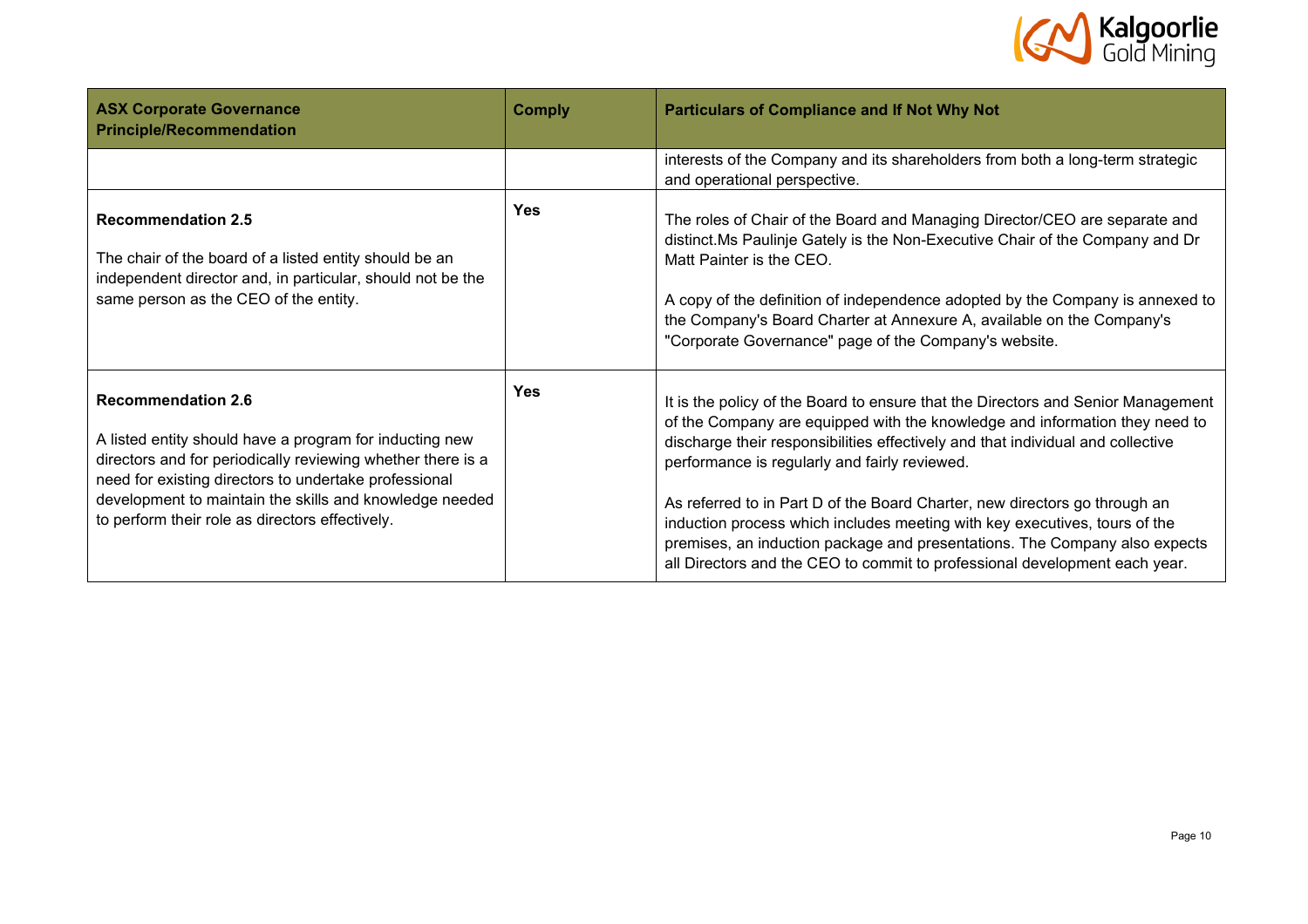

| <b>ASX Corporate Governance</b><br><b>Principle/Recommendation</b>                                                                                                                                                                                                                 | <b>Comply</b> | <b>Particulars of Compliance and If Not Why Not</b>                                                                                                                                                                                                                                                                                                                                                                                                                                                                                                                                                                                                                                                                                                                                                                                                                                                                                                                                                                                                                                                                                                                                                                                                                                                    |
|------------------------------------------------------------------------------------------------------------------------------------------------------------------------------------------------------------------------------------------------------------------------------------|---------------|--------------------------------------------------------------------------------------------------------------------------------------------------------------------------------------------------------------------------------------------------------------------------------------------------------------------------------------------------------------------------------------------------------------------------------------------------------------------------------------------------------------------------------------------------------------------------------------------------------------------------------------------------------------------------------------------------------------------------------------------------------------------------------------------------------------------------------------------------------------------------------------------------------------------------------------------------------------------------------------------------------------------------------------------------------------------------------------------------------------------------------------------------------------------------------------------------------------------------------------------------------------------------------------------------------|
| Principle 3 - Instil a culture of acting lawfully, ethically and responsibly                                                                                                                                                                                                       |               |                                                                                                                                                                                                                                                                                                                                                                                                                                                                                                                                                                                                                                                                                                                                                                                                                                                                                                                                                                                                                                                                                                                                                                                                                                                                                                        |
| <b>Recommendation 3.1</b><br>A listed entity should articulate and disclose its values.                                                                                                                                                                                            | <b>Yes</b>    | The Board has approved a statement of values and charges the Directors with<br>the responsibility of inculcating those values across the Company.<br>A copy of the Company's statement of values is available on the "Corporate<br>Governance" page of the Company's website.                                                                                                                                                                                                                                                                                                                                                                                                                                                                                                                                                                                                                                                                                                                                                                                                                                                                                                                                                                                                                          |
| <b>Recommendation 3.2</b><br>A listed entity should:<br>have and disclose a code of conduct for its<br>(a)<br>directors, senior executives and employees; and<br>(b)<br>ensure that the Board or a committee of the<br>Board is informed of any material breaches of that<br>code. | <b>Yes</b>    | The Company seeks to encourage and develop a culture which will maintain<br>and enhance its reputation as a valued corporate citizen of the countries where<br>it operates and an employer which personnel enjoy working for.<br>The Company has established a Code of Conduct that sets out the principles<br>covering appropriate conduct in a variety of contexts and outlines the minimum<br>standards of behaviour expected from its Directors and employees. The Code of<br>Conduct sets out policies in relation to various corporate and personal behaviour<br>including safety, discrimination, respecting the law, anti-corruption, interpersonal<br>conduct and conflict of interest.<br>While the Code of Conduct seeks to prescribe standards of behaviour for all<br>Company personnel to observe, it does not, and understandably cannot, identify<br>every ethical issue that an individual might face. The Code of Conduct's<br>objective is to provide a framework for decisions and actions in relation to ethical<br>conduct in employment, to safeguard the Company's reputation and to make<br>clear the consequences of breaching the Code of Conduct.<br>A copy of the Company's Code of Conduct is available on the "Corporate"<br>Governance" page of the Company's website. |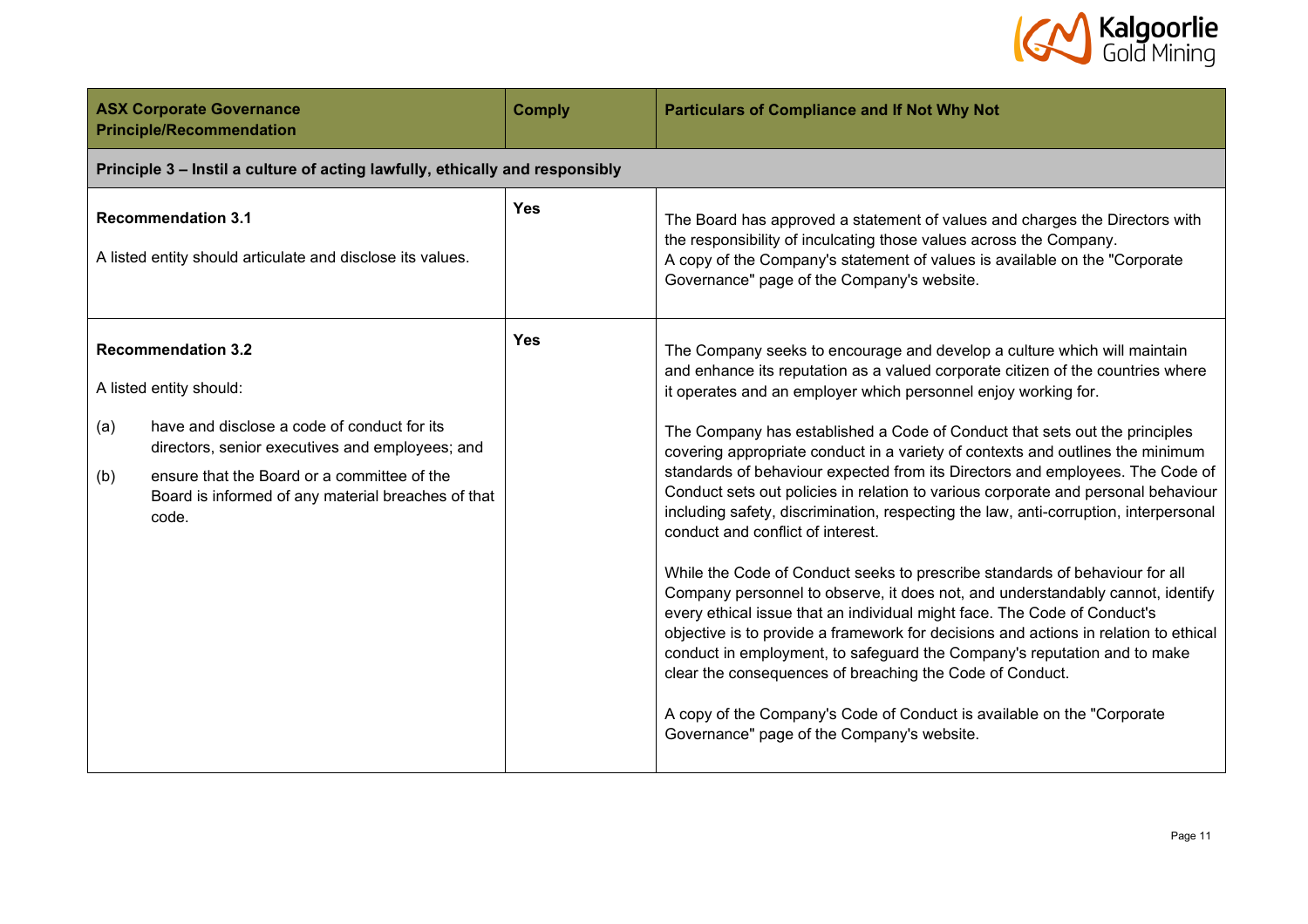

| <b>ASX Corporate Governance</b><br><b>Principle/Recommendation</b>                                                                                                                                                                                    | <b>Comply</b>    | <b>Particulars of Compliance and If Not Why Not</b>                                                                                                                                                                                                                                                                                                                                                                                                                                                                                                                                                                                                               |  |  |  |
|-------------------------------------------------------------------------------------------------------------------------------------------------------------------------------------------------------------------------------------------------------|------------------|-------------------------------------------------------------------------------------------------------------------------------------------------------------------------------------------------------------------------------------------------------------------------------------------------------------------------------------------------------------------------------------------------------------------------------------------------------------------------------------------------------------------------------------------------------------------------------------------------------------------------------------------------------------------|--|--|--|
| <b>Recommendation 3.3</b><br>A listed entity should:<br>have and disclose a whistleblower policy; and<br>(a)<br>ensure that the Board or a committee of the<br>(b)<br>Board is informed of any material incidents<br>reported under that policy.      | <b>Yes</b>       | The Board has adopted a whistleblower protection policy to ensure concerns<br>regarding unacceptable conduct including breaches of the Company's code of<br>conduct can be raised on a confidential basis, without fear of reprisal, dismissal<br>or discriminatory treatment. The purpose of this policy is to promote responsible<br>whistle blowing about issues where the interests of others, including the public,<br>or of the organisation itself are at risk.<br>A copy of the Company's whistleblower policy is available on the "Corporate"<br>Governance" page of the Company's website.                                                              |  |  |  |
| <b>Recommendation 3.4</b><br>A listed entity should:<br>have and disclose an anti-bribery and corruption<br>(a)<br>policy; and<br>ensure that the Board or a committee of the<br>(b)<br>Board is informed of any material breaches of that<br>policy. | <b>Yes</b>       | The Board has a zero-tolerance approach to bribery and corruption and is<br>committed to acting professionally, fairly and with integrity in all business<br>dealings. The Board has adopted an anti-bribery and anti-corruption policy for<br>the purpose of setting out the responsibilities in observing and upholding the<br>Company's position on bribery and corruption provide information and guidance<br>to those working for the Company on how to recognise and deal with bribery<br>and corruption issues.<br>A copy of the Company's anti-bribery and corruption policy is available on the<br>"Corporate Governance" page of the Company's website. |  |  |  |
| Principle 4 - Safeguard the integrity of corporate reports                                                                                                                                                                                            |                  |                                                                                                                                                                                                                                                                                                                                                                                                                                                                                                                                                                                                                                                                   |  |  |  |
| <b>Recommendation 4.1</b><br>The board of a listed entity should:                                                                                                                                                                                     | <b>Partially</b> | The Company does not have an established audit committee yet but has an<br>Audit Committee Charter, which is available on the "Corporate Governance"<br>page of the Company's website.                                                                                                                                                                                                                                                                                                                                                                                                                                                                            |  |  |  |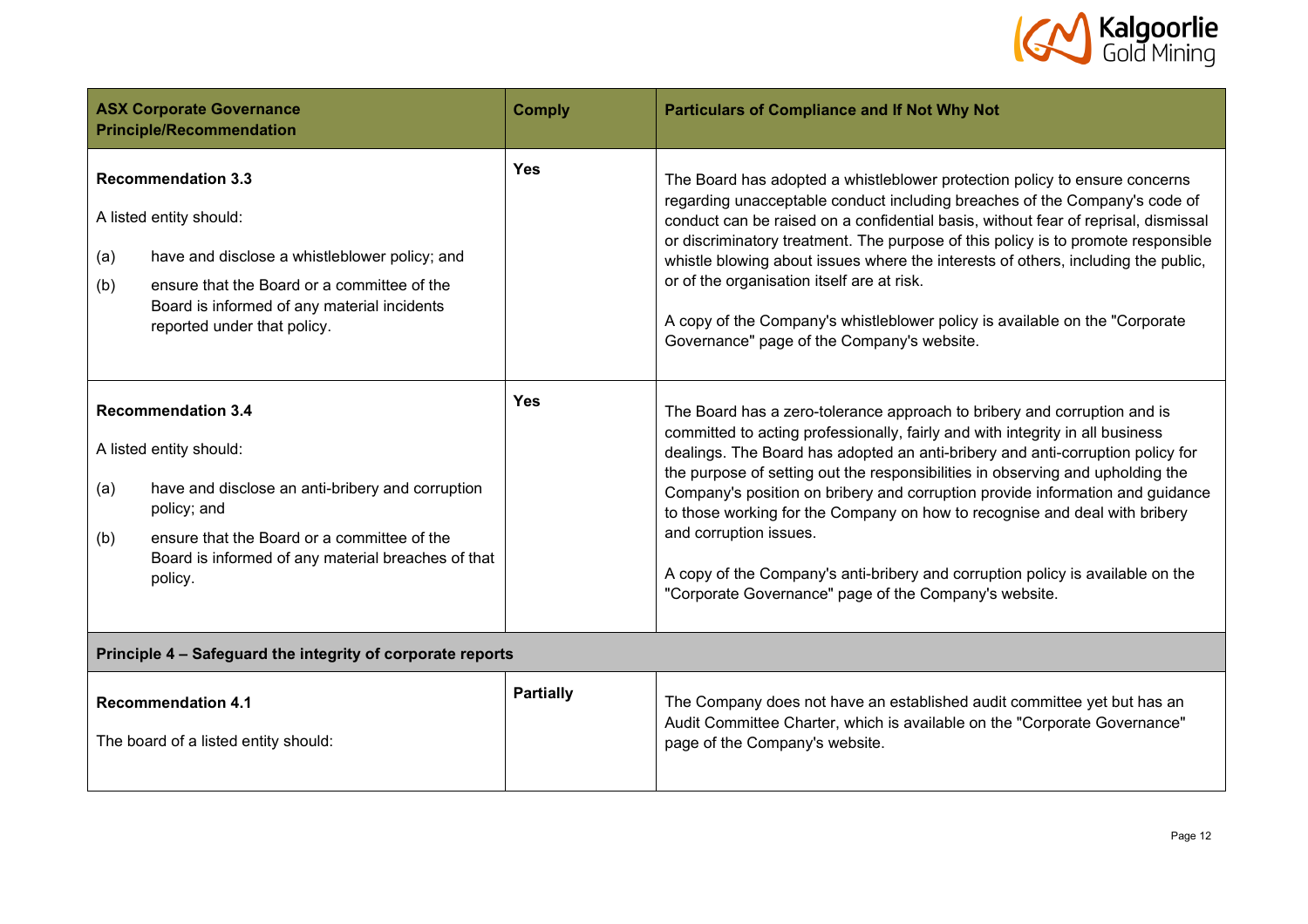

| <b>ASX Corporate Governance</b><br><b>Principle/Recommendation</b> |                                     |                                                                                                                                                                                                                                                                                                                                                                                                                                                                                                                                                                                                                                                                                                                                                                                                  | <b>Comply</b> | <b>Particulars of Compliance and If Not Why Not</b>                                                                                                                                                                                                                                                                      |
|--------------------------------------------------------------------|-------------------------------------|--------------------------------------------------------------------------------------------------------------------------------------------------------------------------------------------------------------------------------------------------------------------------------------------------------------------------------------------------------------------------------------------------------------------------------------------------------------------------------------------------------------------------------------------------------------------------------------------------------------------------------------------------------------------------------------------------------------------------------------------------------------------------------------------------|---------------|--------------------------------------------------------------------------------------------------------------------------------------------------------------------------------------------------------------------------------------------------------------------------------------------------------------------------|
| (a)<br>(b)                                                         | (i)<br>(ii)<br>(iii)<br>(iv)<br>(v) | have an audit committee which:<br>has at least three members, all of whom<br>are non-executive directors and a majority<br>of whom are independent directors; and<br>is chaired by an independent director,<br>who is not the chair of the board,<br>and disclose:<br>the charter of the committee;<br>the relevant qualifications and experience<br>of the members of the committee; and<br>in relation to each reporting period, the<br>number of times the committee met<br>throughout the period and the individual<br>attendances of the members at those<br>meetings; or<br>if it does not have an audit committee, disclose<br>that fact and the processes it employs that<br>independently verify and safeguard the integrity of<br>its corporate reporting, including the processes for |               | The Board has not established a separate audit committee. The full Board<br>carries out the duties that would ordinarily be assigned to the audit committee.<br>The Board considers that the Company is not currently of a size, nor are its<br>affairs of such complexity to justify having a separate audit committee. |
|                                                                    | partner.                            | the appointment and removal of the external<br>auditor and the rotation of the audit engagement<br><b>Recommendation 4.2</b>                                                                                                                                                                                                                                                                                                                                                                                                                                                                                                                                                                                                                                                                     | <b>Yes</b>    | Under the Company's Risk Management Policy, which is available on the                                                                                                                                                                                                                                                    |
|                                                                    |                                     |                                                                                                                                                                                                                                                                                                                                                                                                                                                                                                                                                                                                                                                                                                                                                                                                  |               | "Corporate Governance" page of the Company's website, the Board receives,                                                                                                                                                                                                                                                |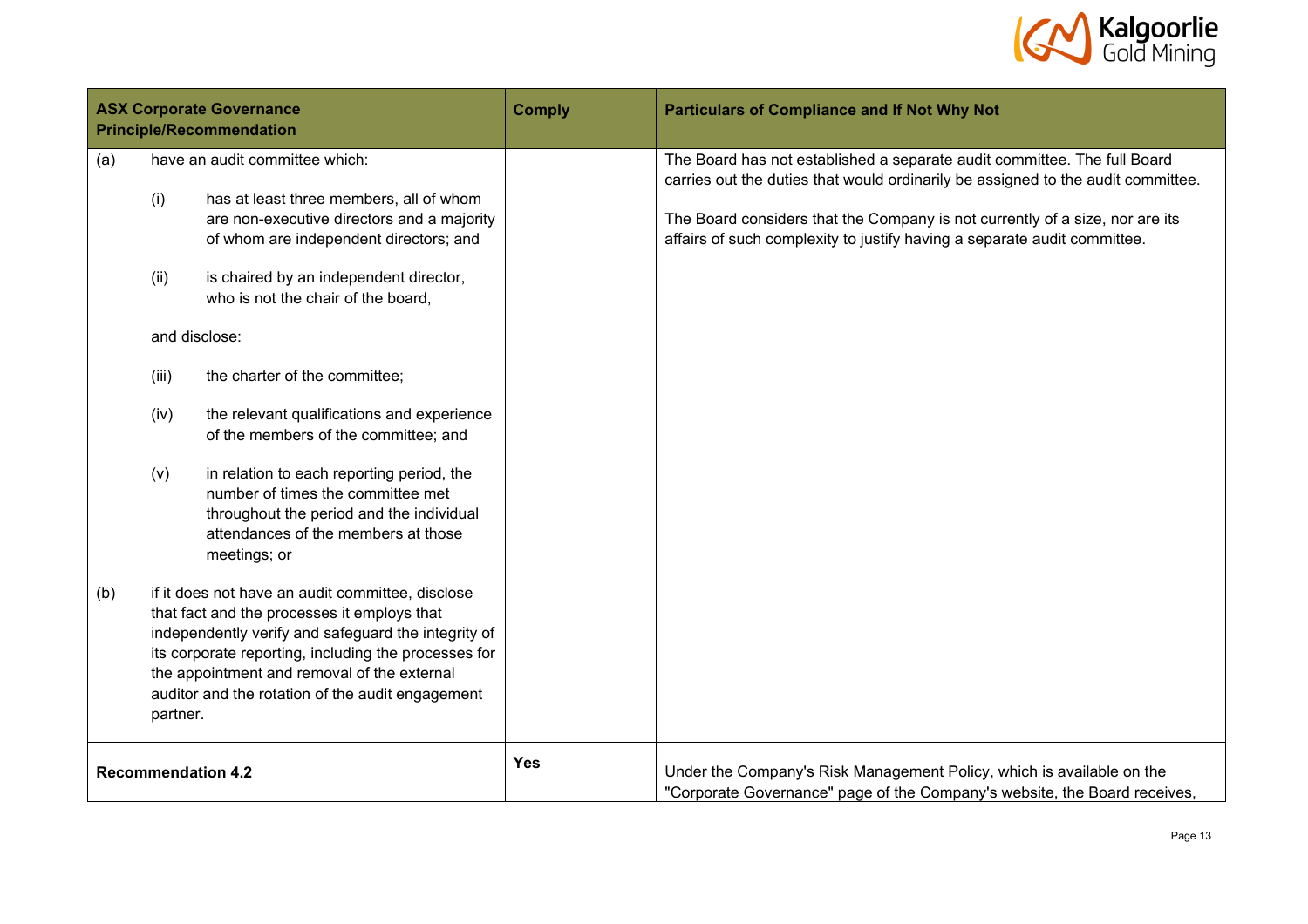

| <b>ASX Corporate Governance</b><br><b>Principle/Recommendation</b>                                                                                                                                                                                                                                                                                                                                                                                                                                                                                                                                     | <b>Comply</b> | <b>Particulars of Compliance and If Not Why Not</b>                                                                                                                                                                                                                                                                                                                                                                                                                                                                                                                                                                                                                                                                                                                                                                                                                                                                                                                                                                                                                                                                                                                                                                                                                                                                                                                          |
|--------------------------------------------------------------------------------------------------------------------------------------------------------------------------------------------------------------------------------------------------------------------------------------------------------------------------------------------------------------------------------------------------------------------------------------------------------------------------------------------------------------------------------------------------------------------------------------------------------|---------------|------------------------------------------------------------------------------------------------------------------------------------------------------------------------------------------------------------------------------------------------------------------------------------------------------------------------------------------------------------------------------------------------------------------------------------------------------------------------------------------------------------------------------------------------------------------------------------------------------------------------------------------------------------------------------------------------------------------------------------------------------------------------------------------------------------------------------------------------------------------------------------------------------------------------------------------------------------------------------------------------------------------------------------------------------------------------------------------------------------------------------------------------------------------------------------------------------------------------------------------------------------------------------------------------------------------------------------------------------------------------------|
| The board of a listed entity should, before it approves the<br>entity's financial statements for a financial period, receive<br>from its CEO and CFO a declaration that, in their opinion,<br>the financial records of the entity have been properly<br>maintained and that the financial statements comply with<br>the appropriate accounting standards and give a true and<br>fair view of the financial position and performance of the<br>entity and that the opinion has been formed on the basis<br>of a sound system of risk management and internal<br>control which is operating effectively. |               | prior to their approval of the Company's financial statements for a financial<br>period (ie. the quarterly, half year and full year reports), written assurances from<br>the CEO and the CFO that, in their respective opinions, the financial records of<br>the company have been properly maintained and that the financial statements<br>comply with the appropriate accounting standards and give a true and fair view<br>of the financial position and performance of the Company and that the opinion<br>has been formed on the basis of a sound system of risk management and<br>internal control which is operating effectively, as required under section 295A of<br>the Corporations Act and as per the Recommendations.<br>For the current and any future accounting and reporting periods, Managing<br>Director and CFO declarations will be obtained in relation to the issue of all of<br>the Company's financial statements.<br>In addition declarations will be provided for all financial statements and reports<br>required by the ASX Listing Rules, if listed on ASX, including but not limited to<br>the Company's Appendix 5B (Quarterly Reports) for the quarters ended 31<br>March, 30 June, 30 September & 31 December, Appendix 4D (Half-year Report)<br>for the half year ended 31 December, and its Annual Report for the year ended<br>30 June. |
| <b>Recommendation 4.3</b><br>A listed entity should disclose its process to verify the<br>integrity of any periodic corporate report it releases to the<br>market that is not audited or reviewed by an external<br>auditor.                                                                                                                                                                                                                                                                                                                                                                           | Yes           | When preparing reports for release to the market including the quarterly activity<br>and cash flow reports, these reports shall be prepared and reviewed by the<br>Chief Executive Officer before being presented to the Board for review and<br>approval. Such reports shall not be released to market without this review and<br>approval process by executive management and the Board.                                                                                                                                                                                                                                                                                                                                                                                                                                                                                                                                                                                                                                                                                                                                                                                                                                                                                                                                                                                   |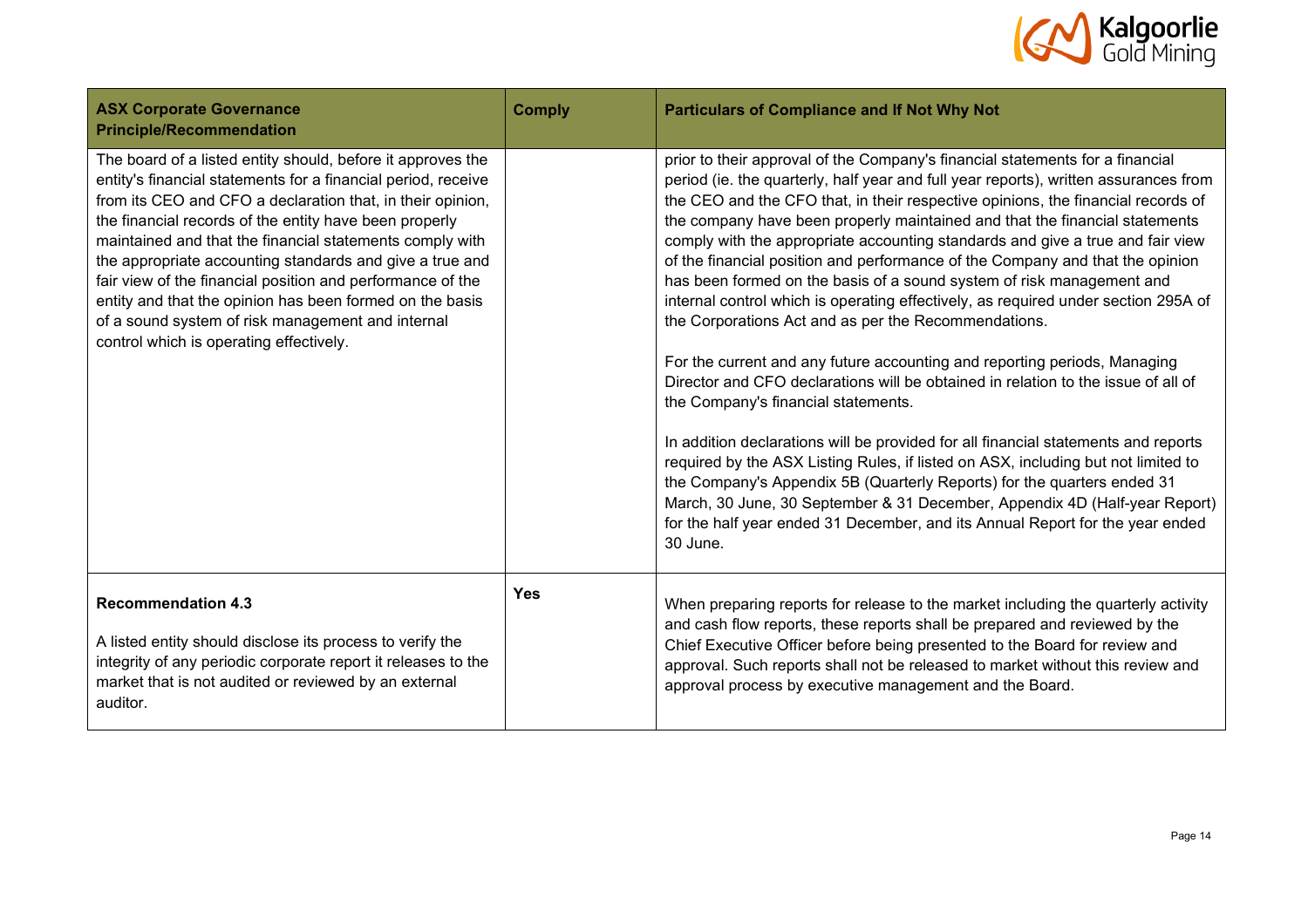

| <b>ASX Corporate Governance</b><br><b>Principle/Recommendation</b>                                                                                                                | <b>Comply</b> | <b>Particulars of Compliance and If Not Why Not</b>                                                                                                                                                                                                                                                                                                                                                                                                                                                                                                                                                                                                                                                                                                                                                                                                                                                                                                                                                                                                                                                                                                                                                                                                                                                                                                   |
|-----------------------------------------------------------------------------------------------------------------------------------------------------------------------------------|---------------|-------------------------------------------------------------------------------------------------------------------------------------------------------------------------------------------------------------------------------------------------------------------------------------------------------------------------------------------------------------------------------------------------------------------------------------------------------------------------------------------------------------------------------------------------------------------------------------------------------------------------------------------------------------------------------------------------------------------------------------------------------------------------------------------------------------------------------------------------------------------------------------------------------------------------------------------------------------------------------------------------------------------------------------------------------------------------------------------------------------------------------------------------------------------------------------------------------------------------------------------------------------------------------------------------------------------------------------------------------|
| Principle 5 - Make timely and balanced disclosure                                                                                                                                 |               |                                                                                                                                                                                                                                                                                                                                                                                                                                                                                                                                                                                                                                                                                                                                                                                                                                                                                                                                                                                                                                                                                                                                                                                                                                                                                                                                                       |
| <b>Recommendation 5.1</b><br>A listed entity should have and disclose a written policy<br>for complying with its continuous disclosure obligations<br>under ASX Listing Rule 3.1. | <b>Yes</b>    | The Company has established a Continuous Disclosure Policy which is<br>designed to guide compliance with ASX Listing Rule disclosure requirements,<br>and to ensure that all Directors, senior executives and employees of the<br>Company understand their responsibilities under the policy. The Continuous<br>Disclosure Policy is available on the "Corporate Governance" page of the<br>Company's website.<br>The Continuous Disclosure Policy:<br>(a)<br>raises awareness of the Company's obligations under the continuous<br>disclosure regime;<br>(b)<br>establishes a process to ensure that information about the Company<br>which may be market sensitive and which may require disclosure is<br>brought to the attention of the Company Secretary, being the person/s<br>primarily responsible for ensuring the Company complies with its<br>continuous disclosure obligations, in a timely manner and is kept<br>confidential; and<br>sets out the obligation of Directors, officers and employees of the<br>(c)<br>Company to ensure that the Company complies with its continuous<br>disclosure obligations.<br>The Board has designated the Company Secretary as the person primarily<br>responsible for ensuring that the Continuous Disclosure Policy is implemented<br>and that all relevant information is disclosed as required. |
|                                                                                                                                                                                   |               |                                                                                                                                                                                                                                                                                                                                                                                                                                                                                                                                                                                                                                                                                                                                                                                                                                                                                                                                                                                                                                                                                                                                                                                                                                                                                                                                                       |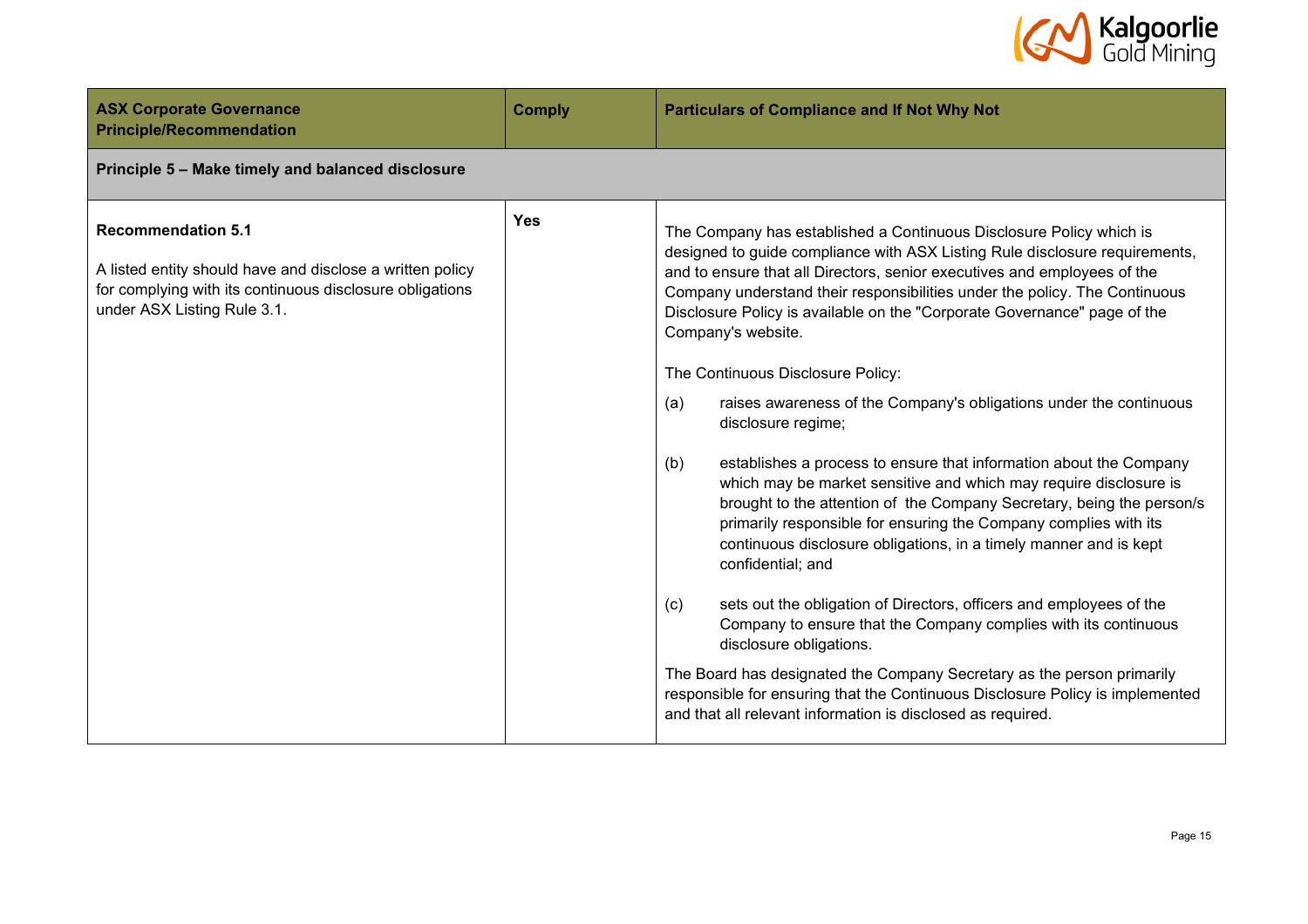

| <b>ASX Corporate Governance</b><br><b>Principle/Recommendation</b>                                                                                                                                                                              | <b>Comply</b> | <b>Particulars of Compliance and If Not Why Not</b>                                                                                                                                                                                                                                                                                                                                                                                                                                                                                                                                                                                    |
|-------------------------------------------------------------------------------------------------------------------------------------------------------------------------------------------------------------------------------------------------|---------------|----------------------------------------------------------------------------------------------------------------------------------------------------------------------------------------------------------------------------------------------------------------------------------------------------------------------------------------------------------------------------------------------------------------------------------------------------------------------------------------------------------------------------------------------------------------------------------------------------------------------------------------|
|                                                                                                                                                                                                                                                 |               | In accordance with the Company's Continuous Disclosure Policy, all information<br>provided to ASX for release to the market is also posted to the Company's<br>website.                                                                                                                                                                                                                                                                                                                                                                                                                                                                |
| <b>Recommendation 5.2</b><br>A listed entity should ensure that its Board receives<br>copies of all material market announcements promptly<br>after they have been made.                                                                        | <b>Yes</b>    | The Board has appointed the Company Secretary as the person responsible for<br>communicating with ASX and overseeing and coordinating the timely disclosure<br>of information to ASX, subject to prior review and approval of all announcements<br>by the Directors. The Company Secretary ensures that the Board are aware of<br>when any announcement is due to go out and when the confirmation of release<br>is received by the ASX, the Company Secretary promptly forwards this to the<br>Board.<br>The Continuous Disclosure Policy of the Company is available on the<br>"Corporate Governance" page of the Company's website. |
| <b>Recommendation 5.3</b><br>A listed entity that gives a new and substantive investor or<br>analyst presentation should release a copy of the<br>presentation materials on the ASX Market<br>Announcements Platform ahead of the presentation. | <b>Yes</b>    | The Board has appointed the Company Secretary as the person responsible for<br>communicating with ASX and overseeing and coordinating the timely disclosure<br>of information to ASX, subject to prior review and approval of all announcements<br>by the Directors. The Company Secretary ensures any substantive<br>presentations are released to the ASX Market Announcements Platform ahead<br>of the presentation and in accordance with the Continuous Disclosure Policy of<br>the Company, a copy of which is available on the "Corporate Governance" page<br>of the Company's website.                                         |
| Principle 6 - Respect the rights of security holders                                                                                                                                                                                            |               |                                                                                                                                                                                                                                                                                                                                                                                                                                                                                                                                                                                                                                        |
| <b>Recommendation 6.1</b>                                                                                                                                                                                                                       | <b>Yes</b>    | The Board aims to ensure that the Company's shareholders are informed of all<br>major developments affecting the Company's state of affairs.                                                                                                                                                                                                                                                                                                                                                                                                                                                                                           |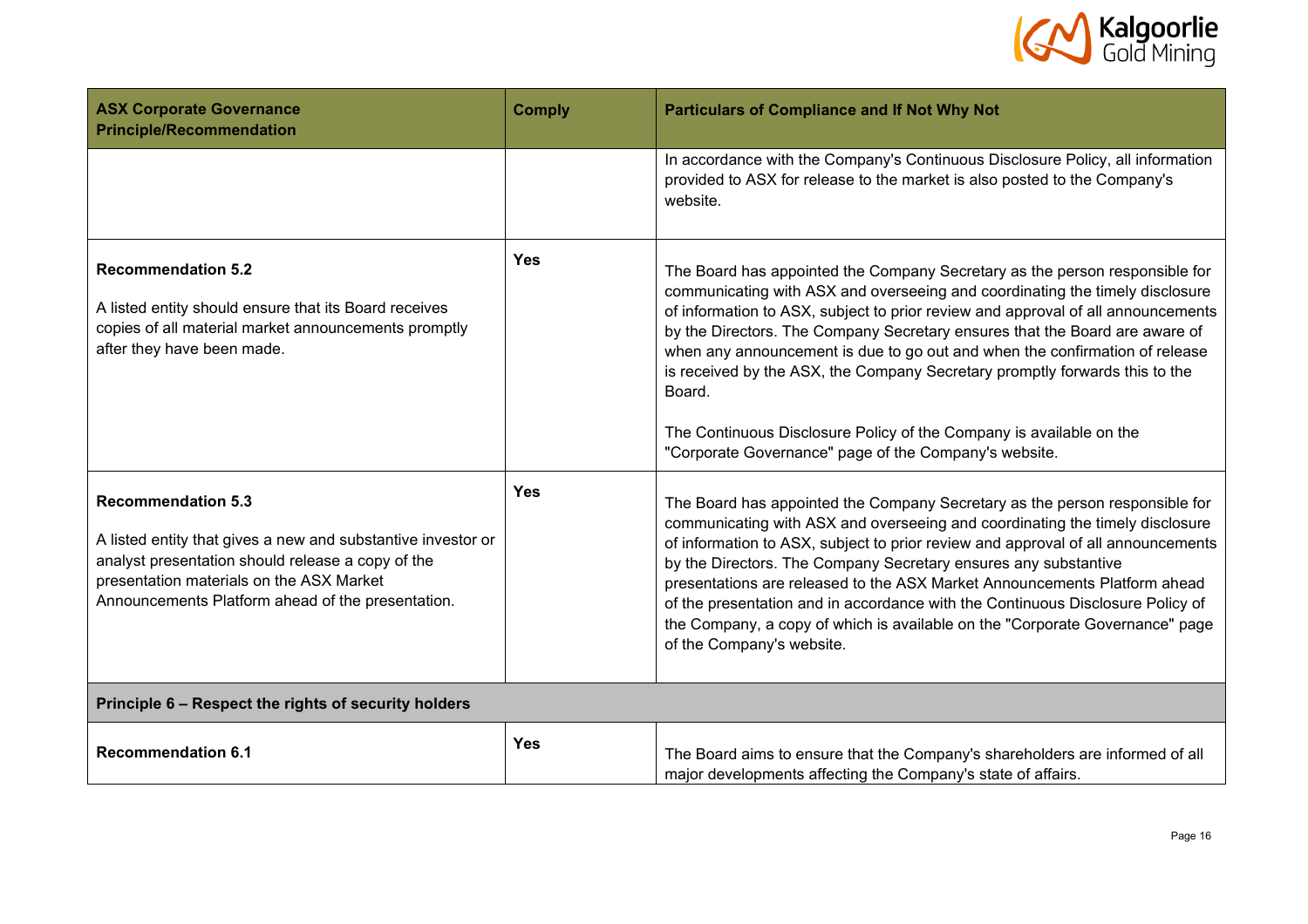

| <b>ASX Corporate Governance</b><br><b>Principle/Recommendation</b>                                                                                                                       | <b>Comply</b> | <b>Particulars of Compliance and If Not Why Not</b>                                                                                                                                                                                                                                                                                                                                                                                         |
|------------------------------------------------------------------------------------------------------------------------------------------------------------------------------------------|---------------|---------------------------------------------------------------------------------------------------------------------------------------------------------------------------------------------------------------------------------------------------------------------------------------------------------------------------------------------------------------------------------------------------------------------------------------------|
| A listed entity should provide information about itself and<br>its governance to investors via its website.                                                                              |               | The Company keeps investors informed through its website, which contains<br>information on the Company, the Board and the corporate governance policies<br>and procedures of the Company. Through its website, investors can access<br>copies of the Company's annual, half-yearly and quarterly reports (for at least<br>three historical years), announcements to the ASX, notices of meeting,<br>presentations and key media coverage.   |
| <b>Recommendation 6.2</b><br>A listed entity should have an investor relations program<br>that facilitates effective two-way communications with<br>investors.                           | <b>Yes</b>    | The Company has a Shareholder Communication Strategy which is available on<br>the "Corporate Governance" page of the Company's website. The Shareholder<br>Communication Strategy encourages shareholder participation and engagement<br>with the Company. This strategy also facilitates communication directly between<br>shareholders and the Company, with any shareholder queries coordinated<br>through the Company Secretary.        |
| <b>Recommendation 6.3</b><br>A listed entity should disclose how it facilitates and<br>encourages participation at meetings of security holders.                                         | <b>Yes</b>    | The Shareholder Communications Policy encourages shareholder participation<br>at shareholders' meetings. Shareholders are provided with all notices of meeting<br>prior to meetings. The Company's auditor is also made available for questions at<br>the annual general meeting. Shareholders are also always given the opportunity<br>to ask questions of the Directors and management, either during or after<br>shareholders' meetings. |
| <b>Recommendation 6.4</b><br>A listed entity should ensure that all substantive<br>resolutions at a meeting of security holders are decided<br>by a poll rather than by a show of hands. | <b>Yes</b>    | The Company conducts a poll at meetings of security holders to decide each<br>resolution.                                                                                                                                                                                                                                                                                                                                                   |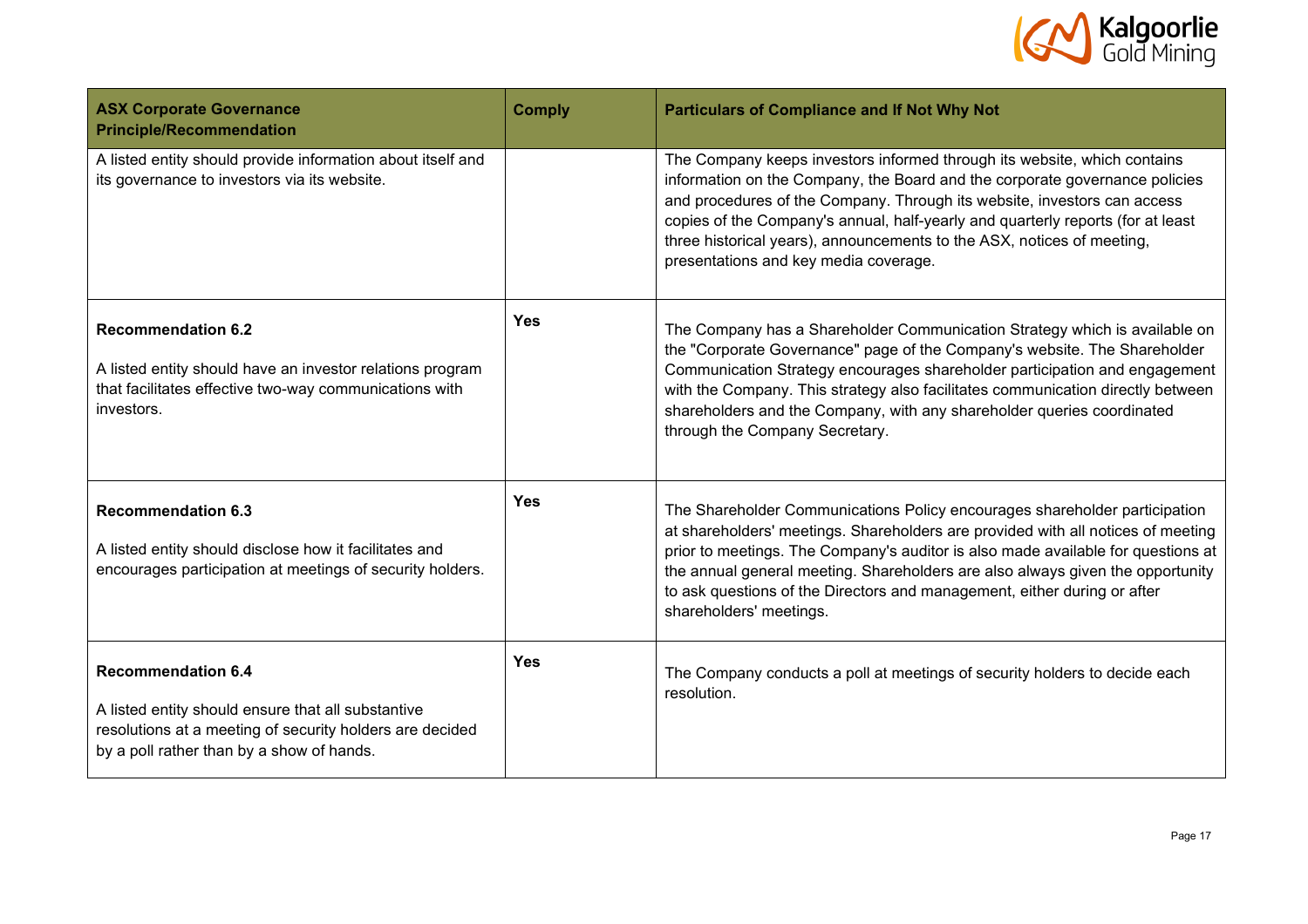

| <b>ASX Corporate Governance</b><br><b>Principle/Recommendation</b>                                                                                                                                                                                                                                                                                                                                                                                                                            |                                                                                                                                                                                | <b>Comply</b> | <b>Particulars of Compliance and If Not Why Not</b>                                                                                                                                                                                                                                                                                                                                                                                                                                                                                                                                                                                    |
|-----------------------------------------------------------------------------------------------------------------------------------------------------------------------------------------------------------------------------------------------------------------------------------------------------------------------------------------------------------------------------------------------------------------------------------------------------------------------------------------------|--------------------------------------------------------------------------------------------------------------------------------------------------------------------------------|---------------|----------------------------------------------------------------------------------------------------------------------------------------------------------------------------------------------------------------------------------------------------------------------------------------------------------------------------------------------------------------------------------------------------------------------------------------------------------------------------------------------------------------------------------------------------------------------------------------------------------------------------------------|
| <b>Recommendation 6.5</b>                                                                                                                                                                                                                                                                                                                                                                                                                                                                     | A listed entity should give security holders the option to<br>receive communications from, and send communications<br>to, the entity and its security registry electronically. | <b>Yes</b>    | Shareholders can register with the Company/the Company's Share Register to<br>receive email notifications of when an announcement is made by the Company<br>to the ASX, including the release of annual, half-yearly and quarterly reports.<br>Further the Company provides information through its website, enabling security<br>holders to email the Company and to receive Company announcements by<br>email. The share registry also provides (through its website, links to which can<br>be found on the Company's website) the ability to email the share registry and to<br>receive documents by email from the share registry. |
|                                                                                                                                                                                                                                                                                                                                                                                                                                                                                               | Principle 7 - Recognise and manage risk                                                                                                                                        |               |                                                                                                                                                                                                                                                                                                                                                                                                                                                                                                                                                                                                                                        |
| <b>Recommendation 7.1</b><br>The board of a listed entity should:<br>have a committee or committees to oversee risk,<br>(a)<br>each of which:<br>(i)<br>has at least three members, a majority of<br>whom are independent directors; and<br>(ii)<br>is chaired by an independent director,<br>and disclose:<br>the charter of the committee;<br>(iii)<br>the members of the committee; and<br>(iv)<br>as at the end of each reporting period, the<br>(v)<br>number of times the committee met |                                                                                                                                                                                | <b>No</b>     | As a consequence of the size and composition of the Company's Board the<br>Board does not have a stand-alone risk committee.<br>The Board as a whole has responsibilities typically assumed by a risk<br>committee, including but not limited to:<br>ensuring that an appropriate risk-management framework is in place<br>(a)<br>and is operating properly; and<br>(b)<br>reviewing and monitoring legal and policy compliance systems and<br>issues.<br>That is, matters typically dealt with by a risk committee are dealt with by the full<br>Board.                                                                               |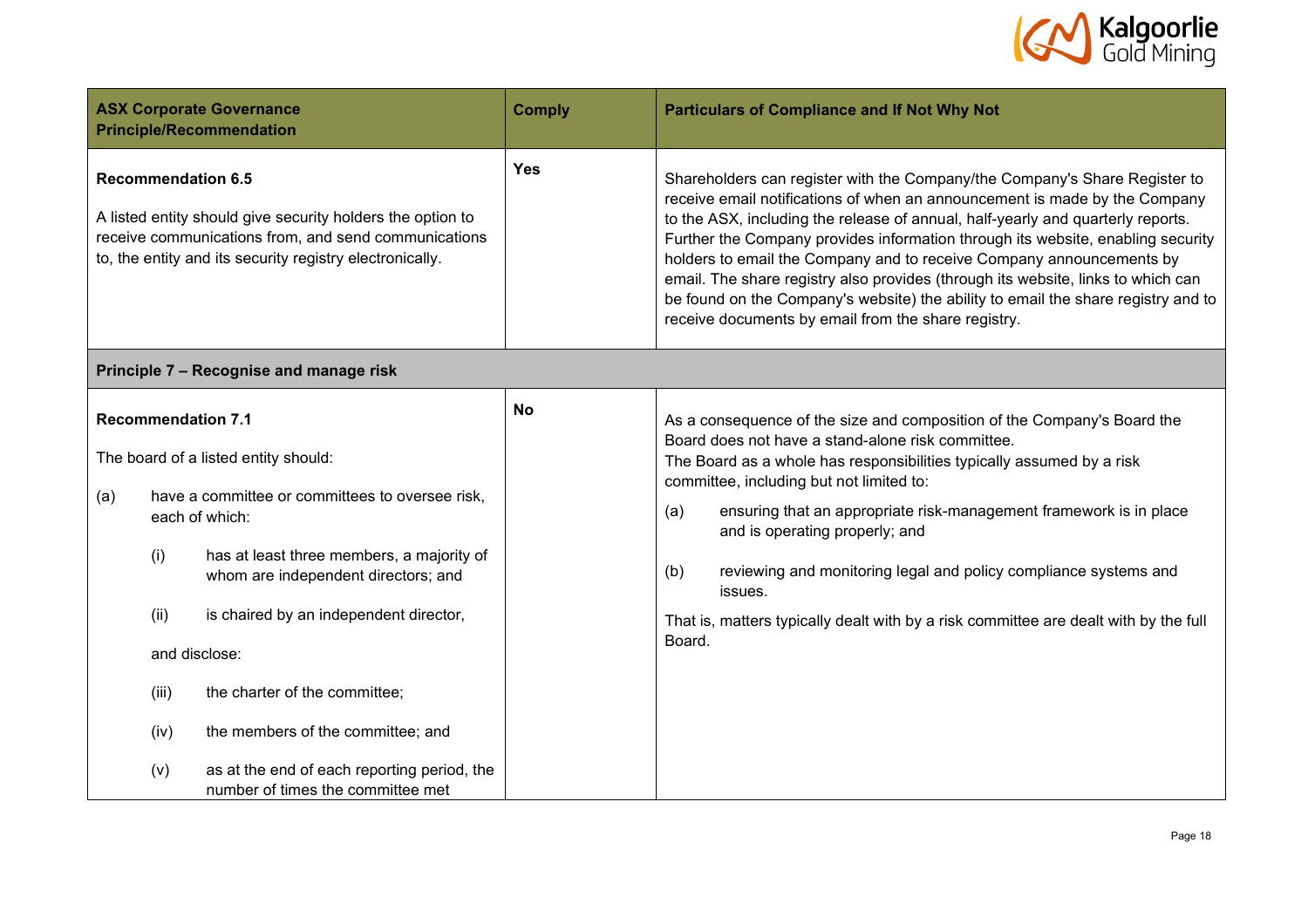

| <b>ASX Corporate Governance</b><br><b>Principle/Recommendation</b> |                                                                                                                                                                                                                                                                                                         | <b>Comply</b> | <b>Particulars of Compliance and If Not Why Not</b>                                                                                                                                                                                  |
|--------------------------------------------------------------------|---------------------------------------------------------------------------------------------------------------------------------------------------------------------------------------------------------------------------------------------------------------------------------------------------------|---------------|--------------------------------------------------------------------------------------------------------------------------------------------------------------------------------------------------------------------------------------|
| (b)                                                                | throughout the period and the individual<br>attendances of the members at those<br>meetings; or<br>if it does not have a risk committee or committees<br>that satisfy paragraph (a) above, disclose that fact<br>and the processes it employs for overseeing the<br>entity's risk management framework. |               |                                                                                                                                                                                                                                      |
|                                                                    | <b>Recommendation 7.2</b>                                                                                                                                                                                                                                                                               | <b>Yes</b>    | The Company is committed to the identification, monitoring and management of<br>risks associated with its business activities and has established policies in                                                                        |
|                                                                    | The board or a committee of the board should:                                                                                                                                                                                                                                                           |               | relation to the implementation of practical and effective control systems. The<br>Company has established a Risk Management Policy, which is available on the                                                                        |
| (a)                                                                | review the entity's risk management framework at<br>least annually to satisfy itself that it continues to<br>be sound and that the entity is operating with due                                                                                                                                         |               | "Corporate Governance" page of the Company's website.                                                                                                                                                                                |
|                                                                    | regard to the risk appetite set by the board; and                                                                                                                                                                                                                                                       |               | Under the Company's Risk Management Policy, the Board reviews all major<br>strategies and purchases for their impact on the risks facing the Company and<br>makes appropriate recommendations. The Company also undertakes an annual |
| (b)                                                                | disclose, in relation to each reporting period,<br>whether such a review has taken place.                                                                                                                                                                                                               |               | review of operations to update its risk profile, which normally occurs in<br>conjunction with the strategic planning process.                                                                                                        |
|                                                                    | <b>Recommendation 7.3</b>                                                                                                                                                                                                                                                                               | <b>No</b>     | The Company does not have an independent internal audit function. Due to the<br>nature and size of the Company's operations, and the Company's ability to                                                                            |
|                                                                    | A listed entity should disclose:                                                                                                                                                                                                                                                                        |               | derive substantially all of the benefits of an independent internal audit function in                                                                                                                                                |
| (a)                                                                | if it has an internal audit function, how the function<br>is structured and what role it performs; or                                                                                                                                                                                                   |               | the manner disclosed below, the expense of an independent internal auditor is<br>not considered to be appropriate.                                                                                                                   |
| (b)                                                                | if it does not have an internal audit function, that<br>fact and the processes it employs for evaluating                                                                                                                                                                                                |               | The Board performs all key elements of an internal audit function, including:                                                                                                                                                        |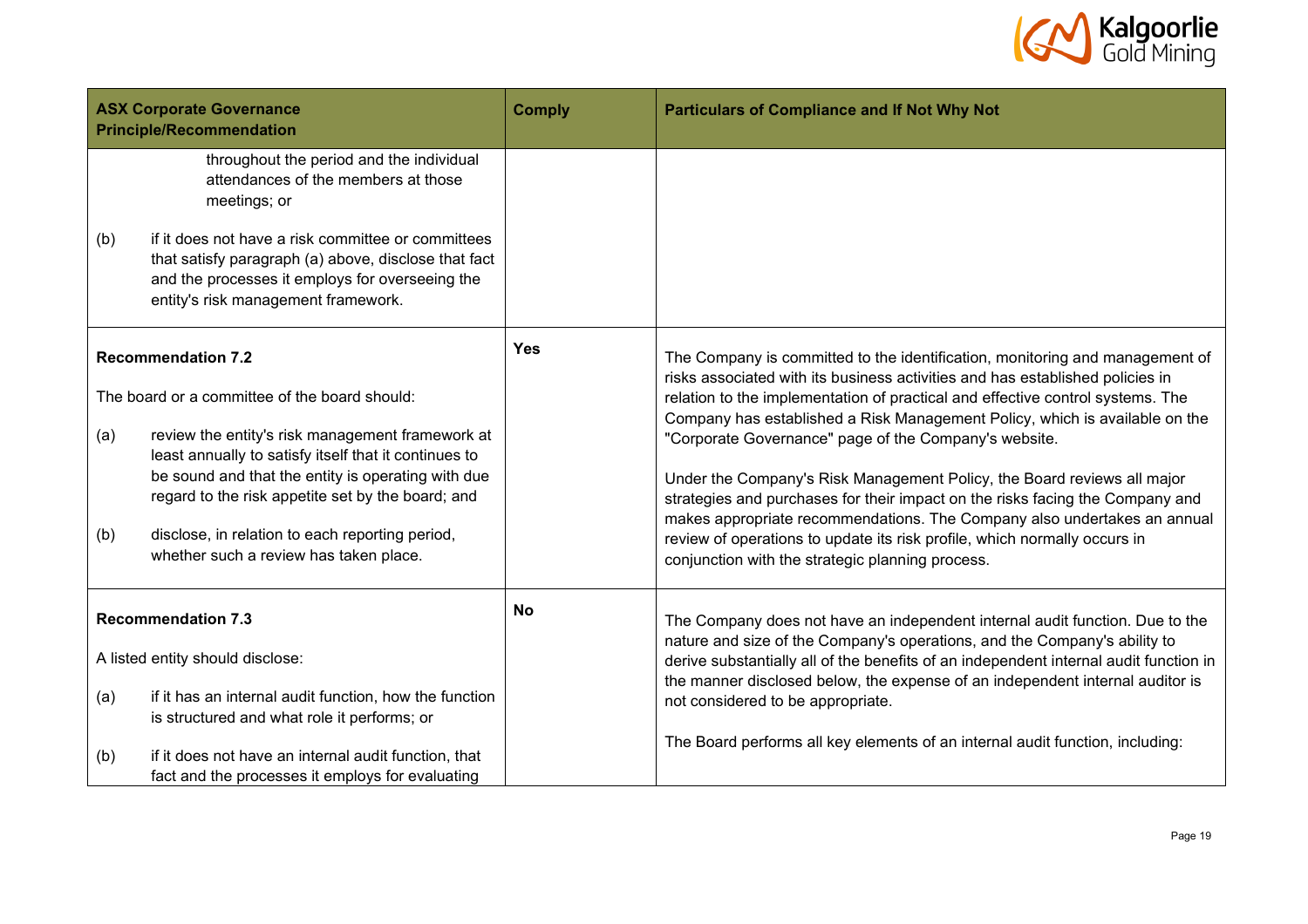

| <b>ASX Corporate Governance</b><br><b>Principle/Recommendation</b>                                                                                                                                         | <b>Comply</b> | <b>Particulars of Compliance and If Not Why Not</b>                                                                                                                                                                                                                                                                                                                                                                                                                                                                                                                                                                                |
|------------------------------------------------------------------------------------------------------------------------------------------------------------------------------------------------------------|---------------|------------------------------------------------------------------------------------------------------------------------------------------------------------------------------------------------------------------------------------------------------------------------------------------------------------------------------------------------------------------------------------------------------------------------------------------------------------------------------------------------------------------------------------------------------------------------------------------------------------------------------------|
| and continually improving the effectiveness of its<br>governance, risk management and internal<br>control processes.                                                                                       |               | (a)<br>evaluating and seeking and obtaining reasonable assurance that risk<br>management, control and governance systems are functioning as<br>intended and will enable the Company's objectives and goals to be met;                                                                                                                                                                                                                                                                                                                                                                                                              |
|                                                                                                                                                                                                            |               | evaluating information security and associated risk exposures;<br>(b)                                                                                                                                                                                                                                                                                                                                                                                                                                                                                                                                                              |
|                                                                                                                                                                                                            |               | evaluating regulatory compliance programs with consultation from<br>(c)<br>internal and external legal counsel;                                                                                                                                                                                                                                                                                                                                                                                                                                                                                                                    |
|                                                                                                                                                                                                            |               | evaluating the Company's preparedness in case of business<br>(d)<br>interruption; and                                                                                                                                                                                                                                                                                                                                                                                                                                                                                                                                              |
|                                                                                                                                                                                                            |               | providing oversight of the Company's anti-fraud programs.<br>(e)                                                                                                                                                                                                                                                                                                                                                                                                                                                                                                                                                                   |
|                                                                                                                                                                                                            |               | The Board delegates to the Company Secretary the authority to implement any<br>non-strategic amendments to risk management systems required as a result of<br>changed circumstances, or where the potential for improvement has been<br>identified; reporting all such matters to the Board for consideration at its next<br>meeting. The Board may also seek recommendations from appropriate Senior<br>Executives where strategic changes to risk management and internal control<br>processes are required.                                                                                                                     |
| <b>Recommendation 7.4</b><br>A listed entity should disclose whether it has any material<br>exposure to environmental or social risks and, if it does,<br>how it manages or intends to manage those risks. | <b>Yes</b>    | The Company identifies and manages material exposure to environmental and<br>social risks in a manner consistent with its Risk Management Policy, which is<br>available on the "Corporate Governance" page of the Company's website. The<br>Company has, and continues to, undertake various organisation wide risk<br>reviews to identify potential business risks. The effectiveness of the controls in<br>place to address each risk is reviewed on a regular basis and, where the<br>residual risk is considered outside of acceptable limits, further controls and risk<br>mitigation measures are developed and implemented. |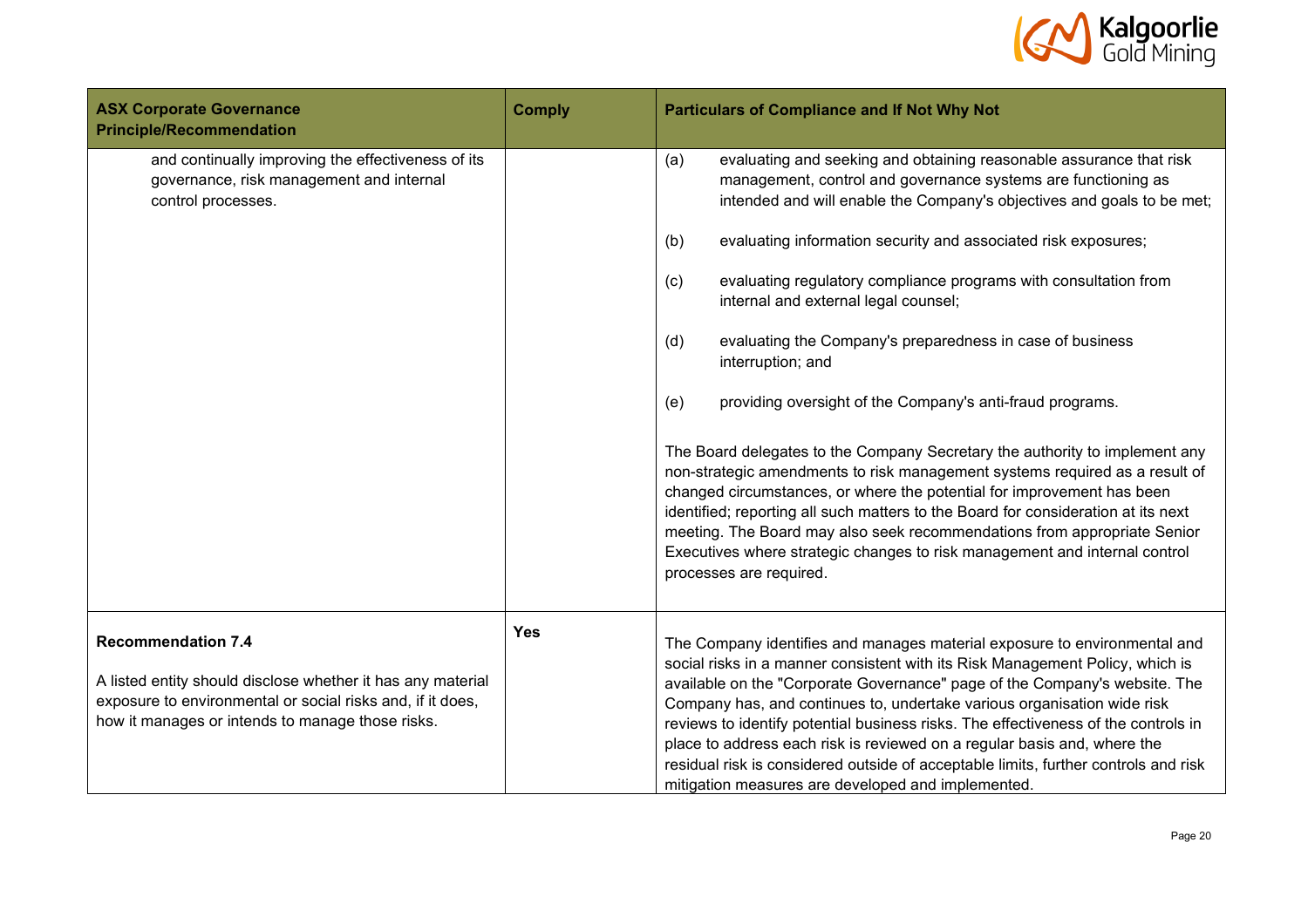

| <b>ASX Corporate Governance</b><br><b>Principle/Recommendation</b> | <b>Comply</b> | <b>Particulars of Compliance and If Not Why Not</b>                                                                                                                                                                                                                                                                                                                                                                                                                                                                                                                                                                                                                                           |
|--------------------------------------------------------------------|---------------|-----------------------------------------------------------------------------------------------------------------------------------------------------------------------------------------------------------------------------------------------------------------------------------------------------------------------------------------------------------------------------------------------------------------------------------------------------------------------------------------------------------------------------------------------------------------------------------------------------------------------------------------------------------------------------------------------|
|                                                                    |               | <b>Environmental:</b> The Company is subject to, and responsible for, ensuring<br>compliance with various regulations, licenses, approvals and standards so that<br>its activities do not cause unauthorised environmental harm. Through its<br>ongoing management of environmental activities, the Company has been able<br>to operate in an environmentally sustainable and responsible manner.<br>Social: The Company recognises that a failure to manage stakeholder<br>expectations may lead to disruption to the Company's operations. The Company<br>is proud to be involved in and supportive of community groups, organisations<br>and charities in the region in which it operates. |

## **Principle 8 – Remunerate fairly and responsibly**

|     |               | <b>Recommendation 8.1</b>                                                        | <b>Partially</b> | The Board as a whole performs the function of the Remuneration Committee<br>which includes setting the Company's remuneration structure, determining                 |
|-----|---------------|----------------------------------------------------------------------------------|------------------|----------------------------------------------------------------------------------------------------------------------------------------------------------------------|
|     |               | The board of a listed entity should:                                             |                  | eligibilities to incentive schemes, assessing performance and remuneration of<br>senior management, and determining the remuneration and incentives of the<br>Board. |
| (a) |               | have a remuneration committee which:                                             |                  | The Board may obtain external advice from independent consultants in                                                                                                 |
|     | (i)           | has at least three members, a majority of<br>whom are independent directors; and |                  | determining the Company's remuneration practices, including remuneration<br>levels, where considered appropriate.                                                    |
|     | (ii)          | is chaired by an independent director,                                           |                  | The Board considers that the Company is not currently of a size, nor are its<br>affairs of such complexity to justify having a separate remuneration committee.      |
|     | and disclose: |                                                                                  |                  | The Board has prepared a Remuneration Committee Charter which is available                                                                                           |
|     | (iii)         | the charter of the committee;                                                    |                  | on the Company's website.                                                                                                                                            |
|     | (iv)          | the members of the committee; and                                                |                  |                                                                                                                                                                      |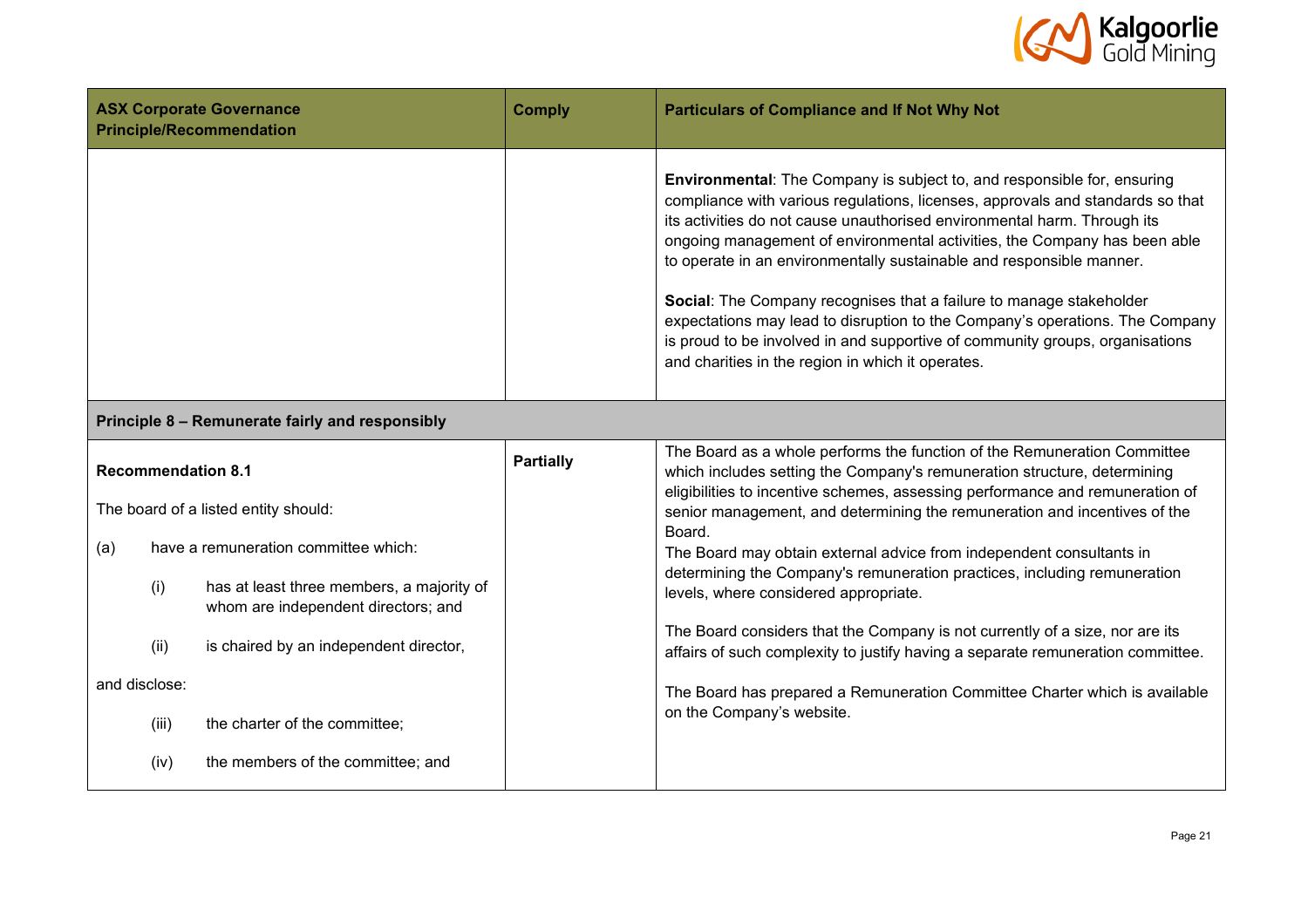

| <b>ASX Corporate Governance</b><br><b>Principle/Recommendation</b>                                                                                                                                                                         |                                                                                                                                                                                                                                                                                                                                                                                                                                                                            | <b>Comply</b> | <b>Particulars of Compliance and If Not Why Not</b>                                                                                                                                                                                                                                                                                                                                                                                                                                                                                                                                                                                                                                                                                                                                              |
|--------------------------------------------------------------------------------------------------------------------------------------------------------------------------------------------------------------------------------------------|----------------------------------------------------------------------------------------------------------------------------------------------------------------------------------------------------------------------------------------------------------------------------------------------------------------------------------------------------------------------------------------------------------------------------------------------------------------------------|---------------|--------------------------------------------------------------------------------------------------------------------------------------------------------------------------------------------------------------------------------------------------------------------------------------------------------------------------------------------------------------------------------------------------------------------------------------------------------------------------------------------------------------------------------------------------------------------------------------------------------------------------------------------------------------------------------------------------------------------------------------------------------------------------------------------------|
| (b)                                                                                                                                                                                                                                        | as at the end of each reporting period, the<br>(v)<br>number of times the committee met<br>throughout the period and the individual<br>attendances of the members at those<br>meetings; or<br>if it does not have a remuneration committee,<br>disclose that fact and the processes it employs for<br>setting the level and composition of remuneration<br>for directors and senior executives and ensuring<br>that such remuneration is appropriate and not<br>excessive. |               |                                                                                                                                                                                                                                                                                                                                                                                                                                                                                                                                                                                                                                                                                                                                                                                                  |
| <b>Recommendation 8.2</b><br>A listed entity should separately disclose its policies and<br>practices regarding the remuneration of non-executive<br>directors and the remuneration of executive directors and<br>other senior executives. |                                                                                                                                                                                                                                                                                                                                                                                                                                                                            | <b>Yes</b>    | The Board Charter sets out the policies and practices of the remuneration of<br>Non-Executive Directors, Executive Directors and other senior executives.<br>All directors, with the exception of Dr Painter, are paid a fixed annual fee for<br>their service to the Company as Non-Executive Directors.<br>All Executive Directors of the Company typically receive remuneration<br>comprising a base salary component and other fixed benefits based on the<br>terms of their respective employment agreements with the Company<br>Details of the remuneration of the Directors and other executives are set out in<br>the Remuneration Report (which forms part of the Director's Report contained in<br>the Company's Annual Report) and are available on the Company website and<br>SEDAR. |
|                                                                                                                                                                                                                                            | <b>Recommendation 8.3</b><br>A listed entity which has an equity-based remuneration                                                                                                                                                                                                                                                                                                                                                                                        | <b>Yes</b>    | The Company's Trading Policy prohibits the hedging of unvested performance<br>share rights and vested securities that are subject to disposal restrictions at all<br>times. This is in line with the requirements of the Corporations Amendment                                                                                                                                                                                                                                                                                                                                                                                                                                                                                                                                                  |